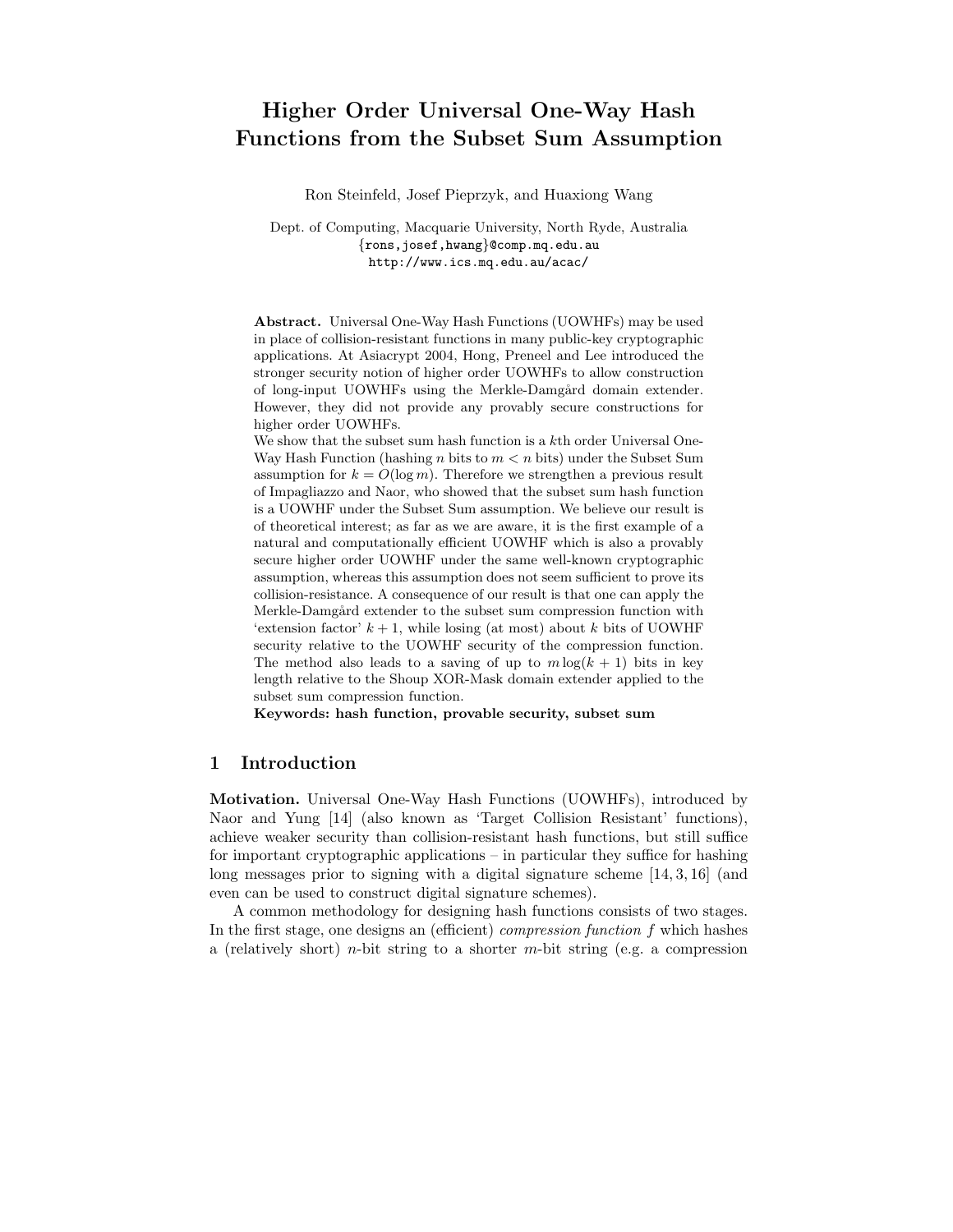function may hash a  $n = 600$  bit input to a  $m = 400$  bit output, compressing by  $n - m = 200$  bits). The compression function f is designed to achieve some well defined security property (such as UOWHF security). Then in the second stage, one specifies a domain extender algorithm, which uses the compression function f to build a hash function f' hashing  $\ell$ -bit inputs (for  $\ell > n$ ) to an m-bit output. The domain extender is designed to ensure that if  $f$  satisfies its security property, then the extended function  $f'$  will satisfy the desired security property (e.g. UOWHF security).

The simplest and most natural domain extender is the well-known Merkle-Damgård (MD) extender [11, 5]. It was shown in [11, 5] that the MD extender preserves the collision-resistance security of the compression function, i.e. the MD extended function  $f'$  is collision-resistant if the compression function  $f$ is collision-resistant. However, as pointed out in [3], efficient collision-resistant compression functions seem difficult to design, and weakening the security requirement on the compression function is desirable.

A typical example that we focus on in this paper is the subset sum compression function, a computationally efficient function which was shown in [9] to achieve UOWHF security under the well known subset sum assumption (while the collision-resistance of this function depends on a less known and potentially much easier 'weighted knapsack' problem). It is natural to attempt to apply the MD extender to the subset sum compression function, and hope that the resulting function also achieves UOWHF security. Unfortunately, it was shown in [3] that the MD extender is not guaranteed to preserve UOWHF security of a compression function. Thus the result of [9] does not guarantee the security of the MD extended subset sum hash function, even assuming the subset sum assumption. Although other domain extenders exist [14, 3, 16] which do preserve the UOWHF property of the compression function, they are less simple than the MD extender and also (at least slightly) increase the length of the hash function key depending on the extension input length  $\ell$ .

A possible way to use the MD extender for building UOWHF functions was proposed at Asiacrypt 2004 by Hong, Preneel and Lee [7]. They defined a stronger security property for compression functions called higher order UOWHF security. The 0th order UOWHF property is just the normal UOWHF property, but for  $k > 0$ , a kth order UOWHF is a stronger requirement than UOWHF. They showed that if a compression function  $f$  has the stronger  $k$ th order UOWHF property, then the MD extended function  $f'$  is guaranteed to have the UOWHF property, as long as the MD 'extension factor' is at most  $k + 1$ . However, it is known that there exist UOWHFs which are not kth order UOWHFs for any  $k > 0$ , so it is dangerous in general to simply take an UOWHF and assume that it is also a higher order UOWHF - in particular, the security loss as a function of k is unknown. Motivated by this concern in applying this result to the MD extended subset sum function, we were led to the following natural questions: Does the subset sum compression function satisfy the kth order UOWHF property for some  $k > 0$ , assuming only the subset sum assumption? If so, can we give an upper bound on the security lost as a function of  $k$ ?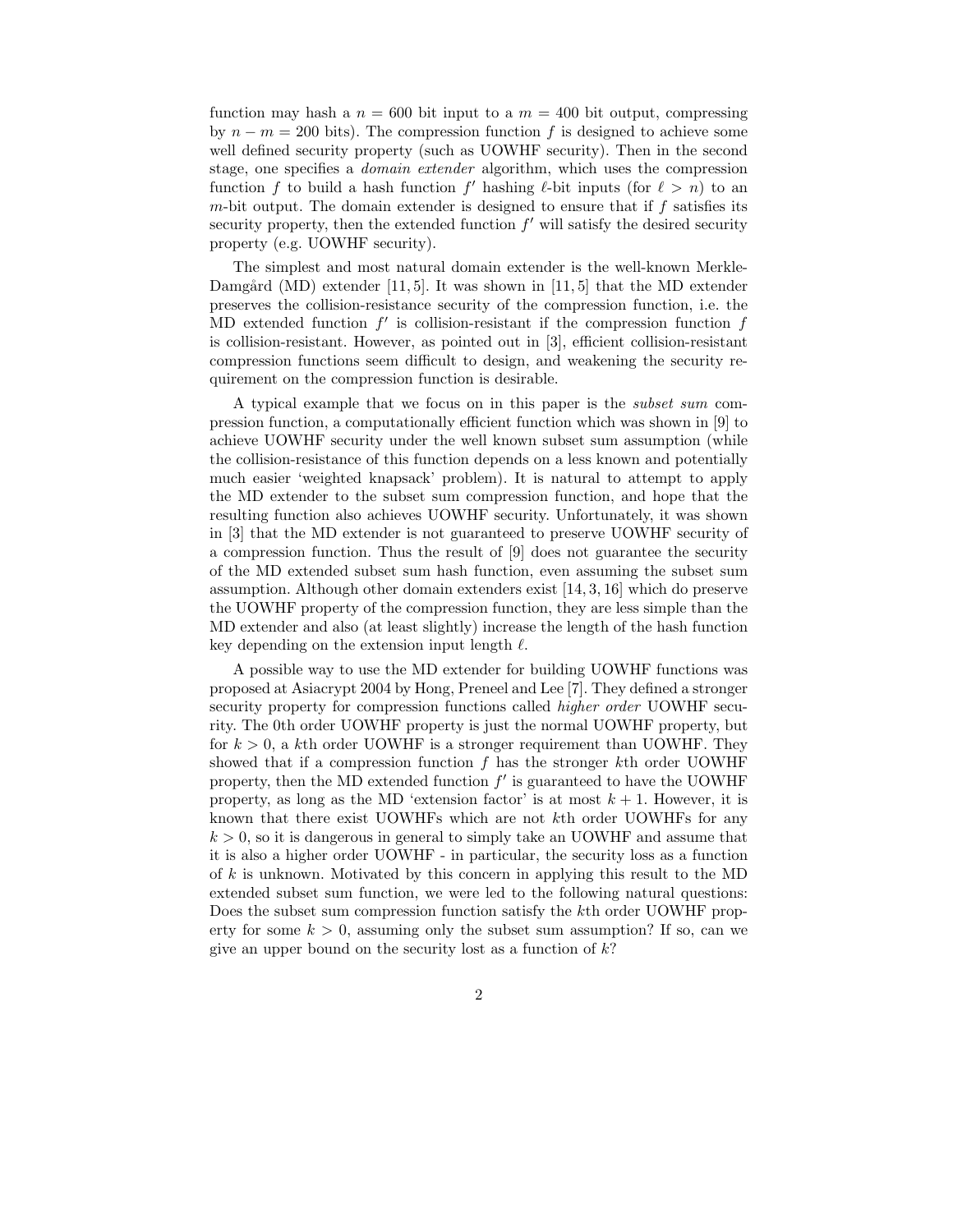Our Results. We show that the subset sum hash function is a kth order UOWHF family (hashing n bits to  $m < n$  bits) under the Subset Sum assumption for  $k = O(\log m)$ . Thus our result strengthens the one of Impagliazzo and Naor [9], who showed that the subset sum hash function is a UOWHF (i.e. UOWHF of order  $k = 0$ ) under the Subset Sum assumption. Concretely, we show that the function's security as a kth order UOWHF deteriorates by (at most) about k bits (relative to the UOWHF case  $k = 0$ ). Combined with the result of [7], we conclude that one can apply the MD extension to the subset sum compression function with 'extension factor'  $k+1$ , while losing (at most) about k bits of UOWHF security relative to the UOWHF security of the compression function (which is almost equivalent to the subset sum problem). We believe our result is of theoretical interest; in particular, as far as we are aware, our result is the first example of a natural UOWHF which is also a provably secure higher order UOWHF under the same well-known cryptographic assumption (while this assumption does not seem sufficient to prove its collision-resistance). In addition to showing that the natural MD extender can be applied to the subset sum compression function for small extension factors, our result also allows to shorten the key length of the extended hash function (compared with the total key length of the most efficient known UOWHF domain extender due to Shoup [16]).

Organization. The paper is organized as follows. In Section 2, we recall the definition of hash function security properties (in particular UOWHFs and higher order UOWHFs), and the construction of the subset sum compression function. Section 3 contains our main result on the kth order UOWHF security of the subset sum function. In Section 4, we discuss the application of our result to the extended subset sum function. Section 5 concludes the paper. Due to page limits, proofs of some claims in the paper were omitted – they can be found in the full version of the paper, available on the authors' web page.

## 2 Preliminaries

Collision-Resistant Hash Functions (CRHFs). Ideally, we would like a hash function to satisfy the strong security notion of collision-resistance, which is defined as follows.

**Definition 1 (CRHFs).** A  $(t, \epsilon)$  Collision-Resistant Hash Function (CRHF) family is a collection F of functions  $f_K: \{0,1\}^n \rightarrow \{0,1\}^m$  indexed by a key  $K \in \mathcal{K}$  (where  $\mathcal K$  denotes the key space), and such that any attack algorithm A running in time t has success probability at most  $\epsilon$  in the following game:

- **Key Sampling.** A uniformly random key  $K \in \mathcal{K}$  is chosen and revealed to A.
- $-$  A Collides. A runs (on input K) and outputs a pair of hash function inputs  $s_1, s_2 \in \{0,1\}^n$ .

We say that A succeeds in the above game if it finds a valid collision for  $f_K$ , i.e. if  $s_1 \neq s_2$  but  $f_K(s_1) = f_K(s_2)$ .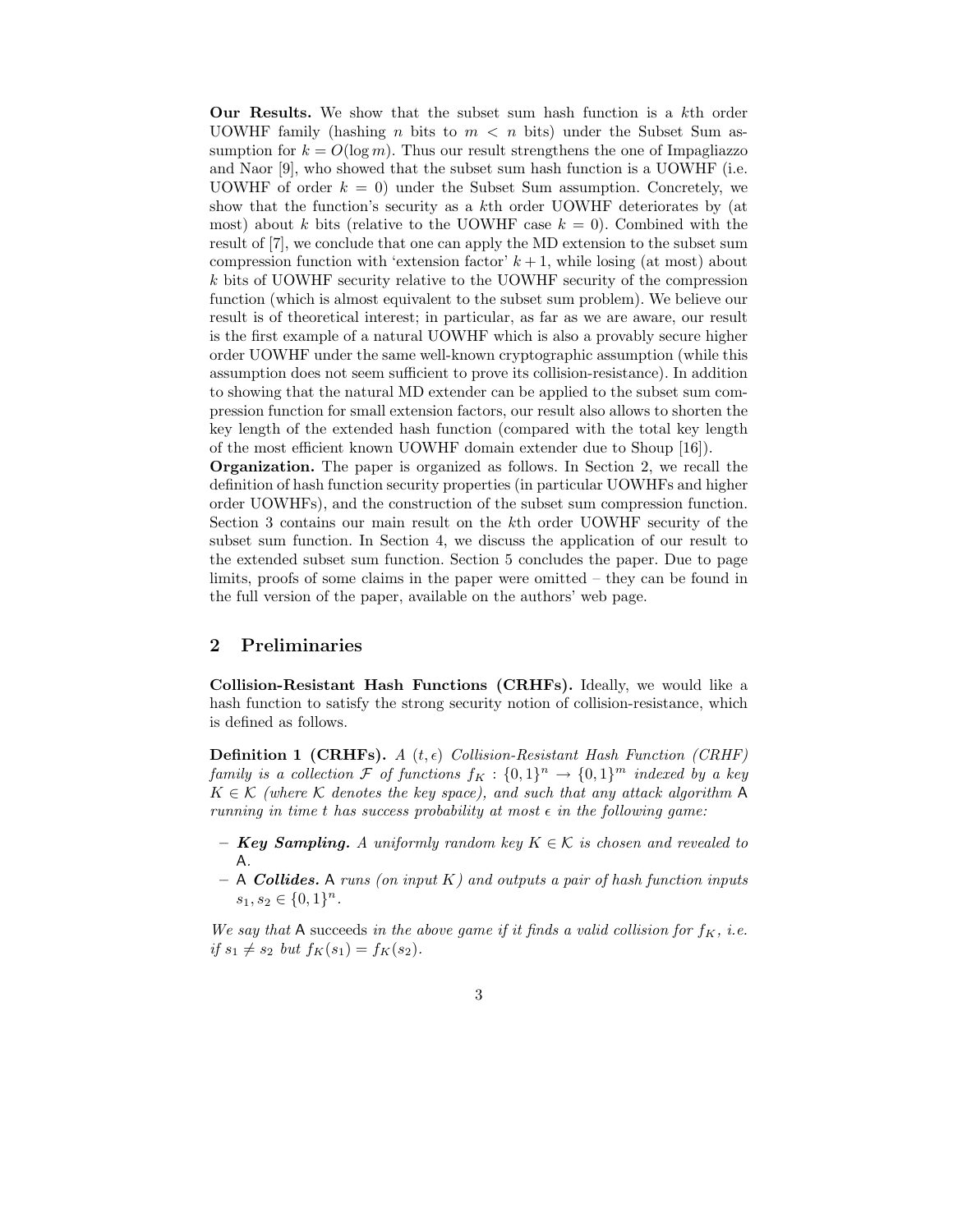Universal One-Way Hash Functions (UOWHFs). Naor and Yung [14] (see also [3]) showed that for several important cryptographic applications (such as hashing prior to signing a message with a digital signature scheme) one can weaken the collision-resistance requirement on a hash function, to a notion called Universal One-Way Hash Function (UOWHF), which is defined as follows.

**Definition 2 (UOWHFs).** A  $(t, \epsilon)$  Universal One-Way Hash Function (UOWHF) family [14] is a collection  $\mathcal F$  of functions  $f_K: \{0,1\}^n \to \{0,1\}^m$ indexed by a key  $K \in \mathcal{K}$  (where K denotes the key space), and such that any attack algorithm A running in time t has success probability at most  $\epsilon$  in the following game:

- **Key Sampling.** A uniformly random key  $K \in \mathcal{K}$  is chosen (but not yet revealed to A).
- $-$  A Commits. A runs (with no input) and outputs a hash function input  $s_1 \in \{0,1\}^n$ .
- $-$  Key Revealed: The key K is given to A.
- A Collides. A continues running and outputs a second hash function input  $s_2 \in \{0,1\}^n$ .

We say that A succeeds in the above game if it finds a valid collision for  $f_K$ , i.e. if  $s_1 \neq s_2$  but  $f_K(s_1) = f_K(s_2)$ .

Higher Order UOWHFs. Hong, Preneel and Song [7] strengthened the definition of UOWHFs (while still being weaker than the CRHF requirement) by allowing the attacker to query an oracle for the hash function  $k$  times before commiting to the first input. A function that is secure even under this stronger attack is called a kth order UOWHF.

**Definition 3 (kth Order UOWHFs).** A (t,  $\epsilon$ ) kth order Universal One-Way Hash Function family [7] is a collection  $\mathcal F$  of functions  $f_K: \{0,1\}^n \to \{0,1\}^m$ indexed by a key  $K \in \mathcal{K}$  (where K denotes the key space), and such that any attack algorithm A running in time t has success probability at most  $\epsilon$  in the following game:

- $-$  Key Sampling. A uniformly random key  $K \in \mathcal{K}$  is chosen (but not yet revealed to A).
- $-$  **Oracle Queries.** A runs (with no input) and makes k adaptive queries  $q_1, \ldots, q_k$  (with  $q_i \in \{0,1\}^n$  for  $i = 1, \ldots, k$ ) to an oracle for  $f_K(\cdot)$ , receiving answers  $y_1, \ldots, y_k$  (where  $y_i = f_K(q_i)$  for  $i = 1, \ldots, k$ ).
- $A$  Commits. A outputs a hash function input  $s_1 \in \{0,1\}^n$ .
- **Key Revealed:** The key K is given to A.
- $-$  A Collides. A continues running and outputs a second hash function input  $s_2 \in \{0,1\}^n$ .

We say that A succeeds in the above game if it finds a valid collision for  $f_K$ , i.e. if  $s_1 \neq s_2$  but  $f_K(s_1) = f_K(s_2)$ .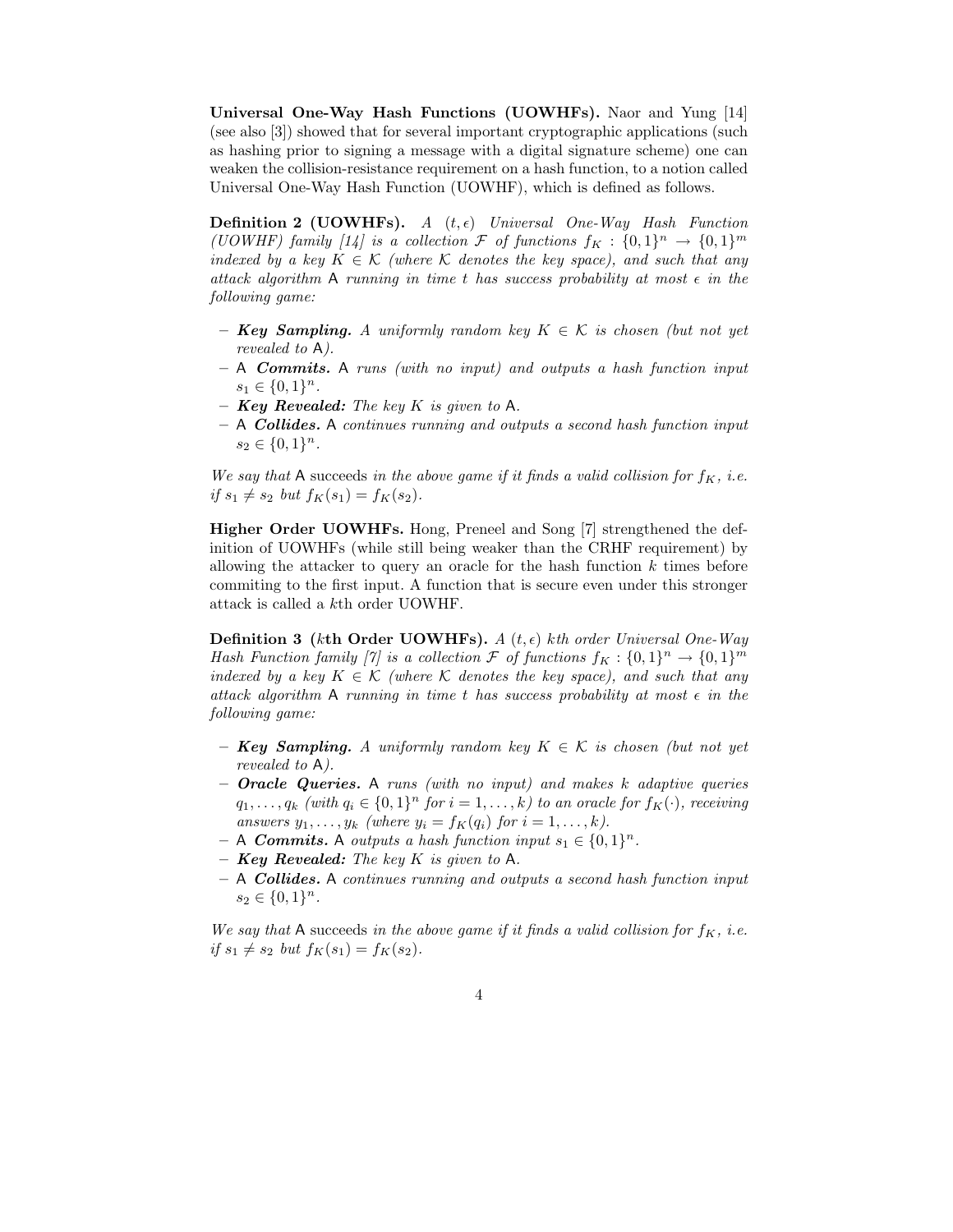Note that a 0th order UOWHF is just a UOWHF, and a kth order UOWHF is also a rth order UOWHF for any  $r \leq k$ , but a UOWHF is not necessarily a higher order UOWHF; indeed, there exist UOWHFs which are not even first order UOWHFs [3].

The Subset-Sum Problem. This is defined as follows.

**Definition 4 (Subset Sum Problem SubSum** $(n, m, p)$ ). Let n and  $m < n$  be positive integers, and let p denote a positive integer satisfying  $2^{m-1} < p \leq 2^m$ . The SubSum $(n, m, p)$  problem is the following: Given p, a vector of n uniformly random integers  $\mathbf{a} = (\mathbf{a}[1], \ldots, \mathbf{a}[n]) \in_R \mathbb{Z}_p^n$  and an independent uniform target integer  $T \in_R \mathbb{Z}_p$ , find a subset  $s = (s[1], \ldots, s[n])$  with  $s[i] \in \{0,1\}$  for  $i =$ 1, ..., *n* such that  $\sum_{i=1}^{n} s[i] \cdot a[i] \equiv T \pmod{p}$ .

We say that problem  $\mathsf{SubSum}(n, m, p)$  is  $(t, \epsilon)$ -hard if, any algorithm A for SubSum $(n, m, p)$  having run-time at most t has success probability at most  $\epsilon$ , where the probability is over the uniformly random choice of  $\mathbf{a} \in \mathbb{Z}_p^n$ ,  $T \in \mathbb{Z}_p$ and the random coins of A.

A related, but possibly easier problem than Subset Sum is the Weighted Knapsack problem.

Definition 5 (Weighted Knapsack Problem WKnap $(n, m, p)$ ). Let n and  $m < n$  be positive integers, and let p denote a positive integer satisfying  $2^{m-1} <$  $p \leq 2^m$ . The WKnap $(n, m, p)$  problem is the following: Given p, a vector of n uniformly random integers  $\mathbf{a} = (\mathbf{a}[1], \ldots, \mathbf{a}[n]) \in_R \mathbb{Z}_p^n$  and an independent uniform target integer  $T \in_R \mathbb{Z}_p$ , find a weight vector  $\mathbf{s} = (\mathbf{s}[1], \ldots, \mathbf{s}[n])$  with  $\mathbf{s}[i] \in \{-1, 0, 1\}$  for  $i = 1, \ldots, n$  such that  $\sum_{i=1}^{n} \mathbf{s}[i] \cdot \mathbf{a}[i] \equiv T \pmod{p}$ .

We say that problem WKnap $(n, m, p)$  is  $(t, \epsilon)$ -hard if, any algorithm A for WKnap $(n, m, p)$  having run-time at most t has success probability at most  $\epsilon$ , where the probability is over the uniformly random choice of  $\mathbf{a} \in \mathbb{Z}_p^n$ ,  $T \in \mathbb{Z}_p$ and the random coins of A.

A decision variant of the subset sum problem was one of the first problems to be proven NP Complete [10]. The problem is well known in cryptography (also known as the knapsack problem) due to its role in the early history of public-key cryptosystems. The security of the Merkle-Hellman public key cryptosystem [12] was intended to based on the hardness of subset sum, but was later broken [15] due to the special non-random choice of the knapsack integers  $a[1], \ldots, a[n]$ . Later attacks based on lattice reduction work even for random knapsack integers, but only when  $m$  is sufficiently larger than  $n$  (i.e. when the function is used in expansion mode). According to [9], the best known provable lattice attack of this type [4] succeeds with high probability over a random choice of  $a[1], \ldots, a[n]$ , assuming a perfect lattice shortest vector oracle is available, whenever  $m >$  $1.0629 \cdot n$ .

Let us make a few other remarks:

– We use  $m < n$  in our hash functions, which avoids the above-mentioned direct lattice attacks. However, one can still pick the (say) first  $n' \leq m/1.0629$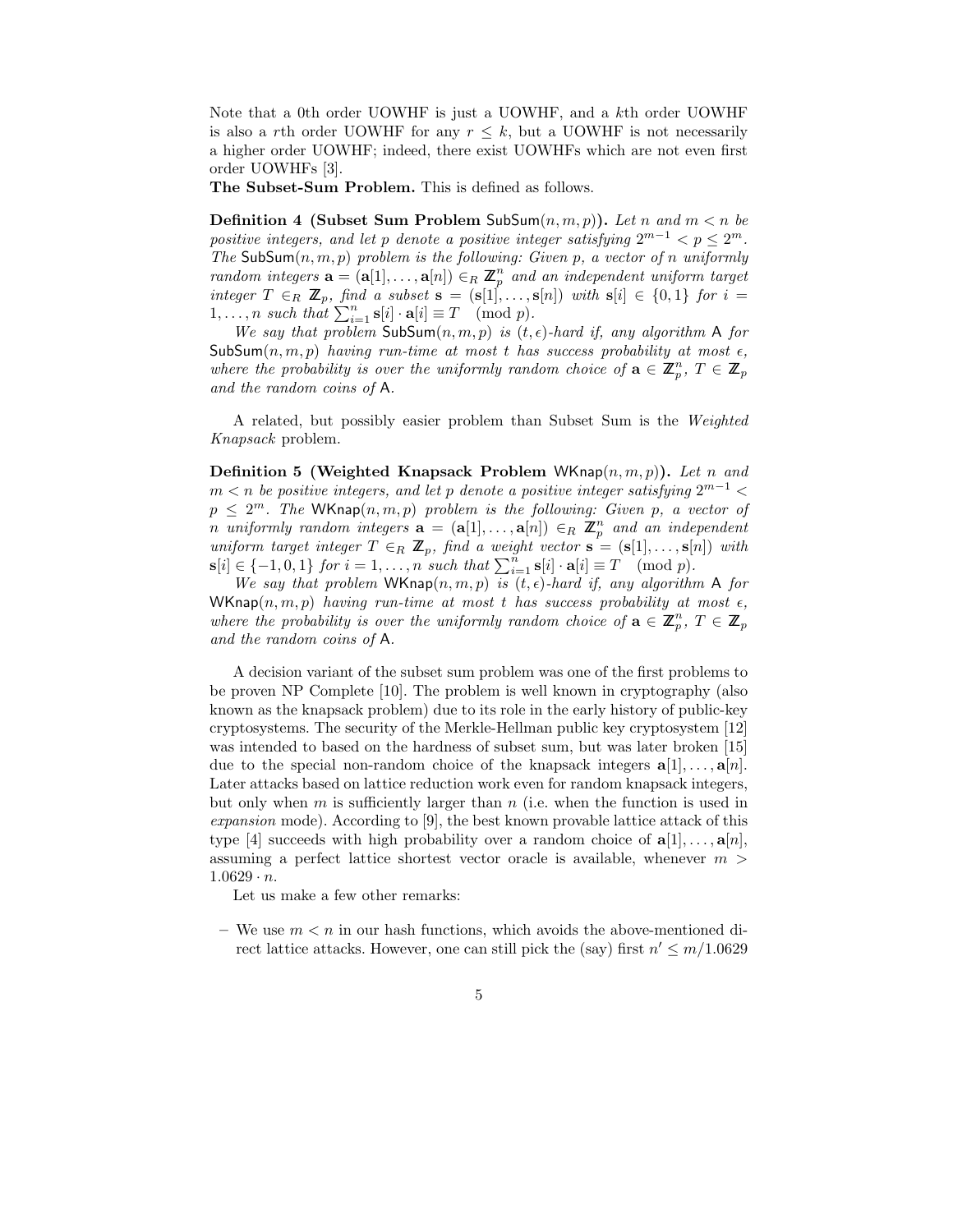integers  $\mathbf{a}[1], \ldots, \mathbf{a}[n']$  and try to use the method of [4] to find a solution involving only those integers (i.e. set the  $n - n'$  remaining weights to zero). A solution involving only the first  $n'$  integers is expected to exist with probability  $1/2^{m-n'}$ , so to make this probability at most  $2^{-\delta}$  we need  $m - n' \ge \delta$ . It follows that we need  $m \ge (1.0629/0.0629)\delta$ , e.g. for  $\delta = 80$ , we need  $m \geq 1352$  bit.

- $-$  A series of papers, starting from [1, 6] and up to the recent [13] have given reductions showing that the average-case weighted knapsack problem is as hard as various worst-case lattice problems, such as SVP approximation problems with a small polynomial approximation factor. However, although the average-case to worst-case connections exhibited in these papers are theoretically impressive, the concrete complexity of these 'polynomial approximation factor' lattice problems (even in the worst case) is currently unknown, and they may turn out to be substantially easier than subset sum due to the good performance of lattice reduction algorithms in practice.
- The Weighted knapsack problem may also be easier than the subset sum problem (see [2] for more discussion). Hence the subset sum hash function may not be as secure a collision-resistant function as it is as a UOWHF (or as we show, as a higher order UOWHF).

### The Subset Sum Hash Function.

Definition 6 (Subset Sum Hash Function Family  $\mathcal{F}_{SS}(n,m,p)$ ). Let n and  $m < n$  be positive integers, and let p denote a positive integer satisfying  $2^{m-1} < p \leq 2^m$ . The subset sum hash function family  $\mathcal{F}_{SS}(n,m,p)$  is defined as follows. The key space is  $\mathcal{K} = \mathbb{Z}_p^n$ . Given a key  $\mathbf{a} = (\mathbf{a}[1], \ldots, \mathbf{a}[n]) \in \mathbb{Z}_p^n$ , the associated hash function  $f_{\mathbf{a}}: \{0,1\}^n \to \{0,1\}^m$  is defined by  $f_{\mathbf{a}}(\mathbf{s}) = \sum_{i=1}^{n} \mathbf{s}[i]$ .  $a[i] \bmod p \in \{0,1\}^m$  for  $s = (s[1], \ldots, s[n]) \in \{0,1\}^n$ .

We observe that that the subset sum hash function is a *public coin* function (see [8]), since the key consists of uniformly random integers in  $\mathbb{Z}_p$ .

### 3 The Security of the Subset Sum Hash Function

It is easy to see that the subset sum hash function family  $\mathcal{F}_{SS}(n, m, p)$  is a CRHF family assuming the hardness of the weighted knapsack problem  $\mathsf{WKnap}(n, m, p)$ . However, as discussed above, the problem  $\mathsf{WKmap}(n, m, p)$  may be easier than the subset sum problem  $\textsf{SubSum}(n, m, p)$ . It is therefore desirable to have a hash family whose security relies only on the hardness of  $\mathsf{SubSum}(n, m, p)$ . With this motivation, Impagliazzo and Naor [9] relaxed their requirement from CRHF to a UOWHF, and showed that the subset sum hash function family  $\mathcal{F}_{SS}(n,m,p)$  is a UOWHF assuming only the hardness of the subset sum problem SubSum $(n, m, p)$ . When translated to our concrete notation, the result of [9] can be stated as follows.

**Theorem 1 (Impagliazzo-Naor).** If the Subset Sum problem  $\mathsf{SubSum}(n, m, p)$ is  $(t, \epsilon)$ -hard, then the the Subset Sum hash function family  $\mathcal{F}_{SS}(n, m, p)$  is a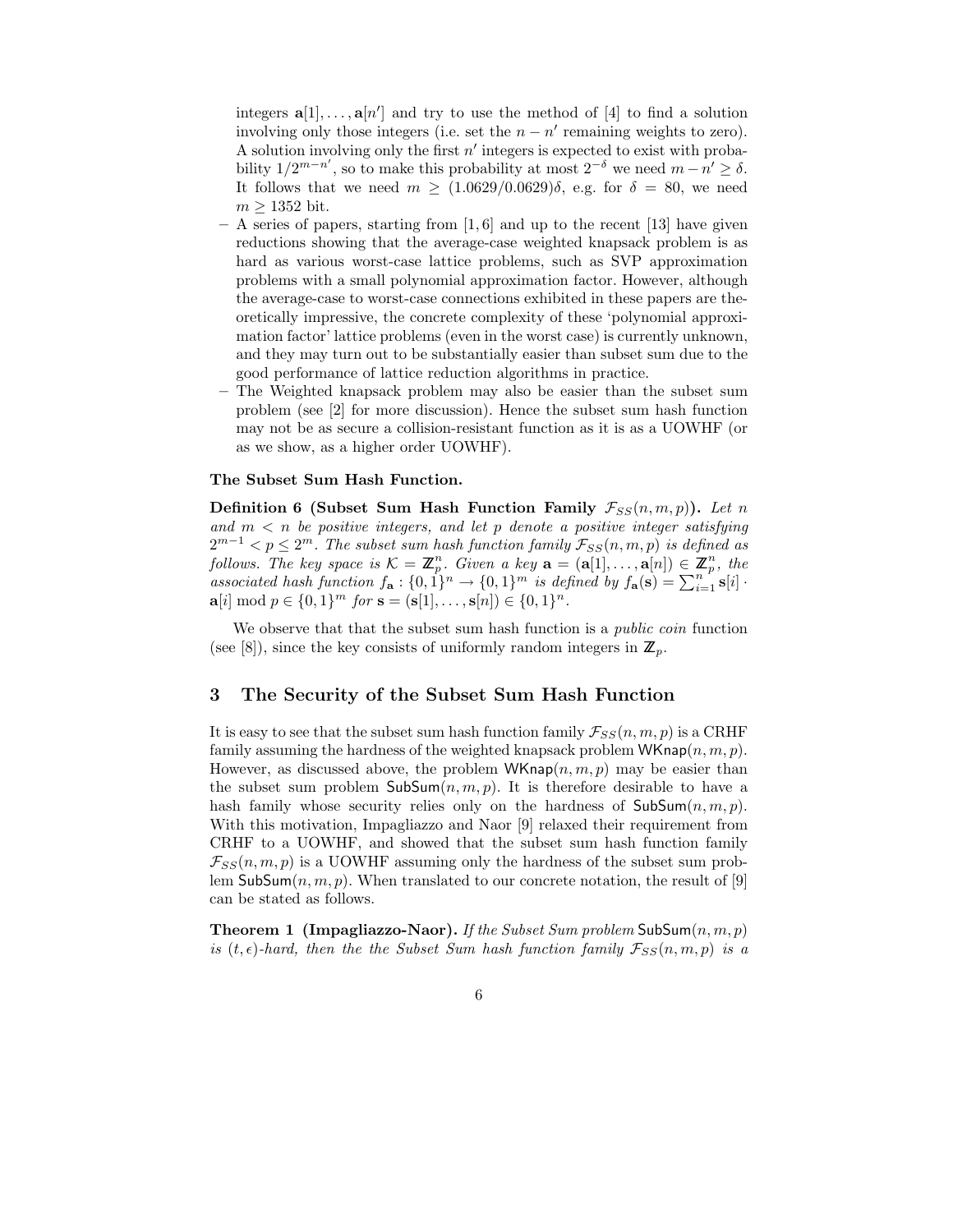$(t', \epsilon')$  Universal One-Way Hash Function (UOWHF) family, where:

$$
t' = t - O(m \cdot n) \qquad \text{and} \qquad \epsilon' = 2n \cdot \epsilon.
$$

In this section we strengthen Theorem 1 by showing that the subset sum hash function family  $\mathcal{F}_{SS}(n, m, p)$  is actually a kth order UOWHF for small  $k = O(\log m)$ , still assuming only the hardness of the subset sum problem SubSum $(n, m, p)$ . More concretely, we bound the way the security of  $\mathcal{F}_{SS}(n, m, p)$ as a  $k$ <sup>th</sup> order UOWHF deteriorates with increasing  $k$ .

To begin with, we observe that for  $k \geq m+2$ , the security of  $\mathcal{F}_{SS}(n,m,p)$  as a kth order UOWHF already deteriorates to the hardness of a weighted knapsack problem, i.e. the collision resistance of a related subset sum function.

**Proposition 1.** For  $k \geq m+2$ , if the subset sum hash family  $\mathcal{F}_{SS}(n,m,p)$  is a  $(t, \epsilon)$  kth order UOWHF then the weighted knapsack problem WKnap(min(k, n) –  $1, m, p)$  is  $(t', \epsilon')$  hard, where:

$$
t' = t - O(n) \qquad \qquad and \qquad \qquad \epsilon' = \epsilon.
$$

*Proof.* Let A' be an attacker for weighted knapsack problem  $\mathsf{WKmap}(n', m, p)$  for  $n' = \min(k, n) - 1$  with run-time/succ. prob.  $(t', \epsilon')$ . Consider attacker A against the kth order UOWHF notion of the subset sum hash family  $\mathcal{F}_{SS}(n, m, p)$  which runs as follows.

After a random key  $\mathbf{a} = (\mathbf{a}[1], \dots, \mathbf{a}[n]) \in \mathbb{Z}_p^n$  is chosen, A queries to  $f_{\mathbf{a}}(.)$  the  $\min(k, n)$  singleton subsets  $\mathbf{q}_i$  for  $i = 1, \ldots, n' + 1$ , where  $\mathbf{q}_i[j] = 1$  if  $j = i$  and  $\mathbf{q}_i[j] = 0$  for  $j \neq i$ . Thus A obtains answers  $y_i = \mathbf{a}[i]$  for  $i = 1, \ldots, n' + 1$ . Now A runs A' on input modulus p, knapsack vector  $\mathbf{a}' = (\mathbf{a}[1], \dots, \mathbf{a}[n'])$  and target  $T = \mathbf{a}[n'+1]$ . After time t and with probability  $\epsilon$ , A' returns  $\mathbf{s} = (\mathbf{s}[1], \ldots, \mathbf{s}[n']) \in$  $\{-1,0,1\}^{n'}$  satisfying  $\sum_{i=1}^{n'} s[i] \cdot a[i] \equiv a[n'+1] \pmod{p}$ . So A has a collision  $f_{\mathbf{a}}(\mathbf{s}_1) = f_{\mathbf{a}}(\mathbf{s}_2)$ , where for  $i = 1, \ldots, n' - 1$ ,  $\mathbf{s}_1[i] = 1$  if and only if  $\mathbf{s}[i] = 0$ ,  $\mathbf{s}_2[i] = 1$  if and only if  $\mathbf{s}[i] = -1$ ,  $(\mathbf{s}_1[n'], \mathbf{s}_2[n']) = (0, 1)$  (so  $\mathbf{s}_1 \neq \mathbf{s}_2$ ) and for  $i \geq n' + 1$  we set  $s_1[i] = s_2[i] = 0$ . A outputs  $s_1$  and then  $s_2$  as his collision pair and breaks kth order UOWHF notion of  $\mathcal{F}_{SS}(n, m, p)$ . The attacker A has runtime  $t = t' + O(n)$  and success probability  $\epsilon = \epsilon'$ . The proposition follows. time  $t = t' + O(n)$  and success probability  $\epsilon = \epsilon'$ . The proposition follows.  $\Box$ 

For  $k \leq m+1$ , the reduction of Proposition 1 continues to hold, but in this case the associated weighted knapsack instance WKnap( $k - 1, m, p$ ) has a solution with probability at most  $3^{k-1}/p \leq 3^{k-1}/2^{m-1}$ , which for fixed m decreases exponentially as  $k$  decreases towards 0. Thus for  $k$  sufficiently smaller than m we may hope that the subset sum hash family  $\mathcal{F}_{SS}(n, m, p)$  is secure as a kth order UOWHF even if the weighted knapsack problem is easy to solve when a solution exists. Indeed, we next show that for  $k = O(\log m)$  the subset sum hash function is a kth order UOWHF assuming only the hardness of subset sum. For technical reasons we also restrict in this result the modulus  $p$  to be prime.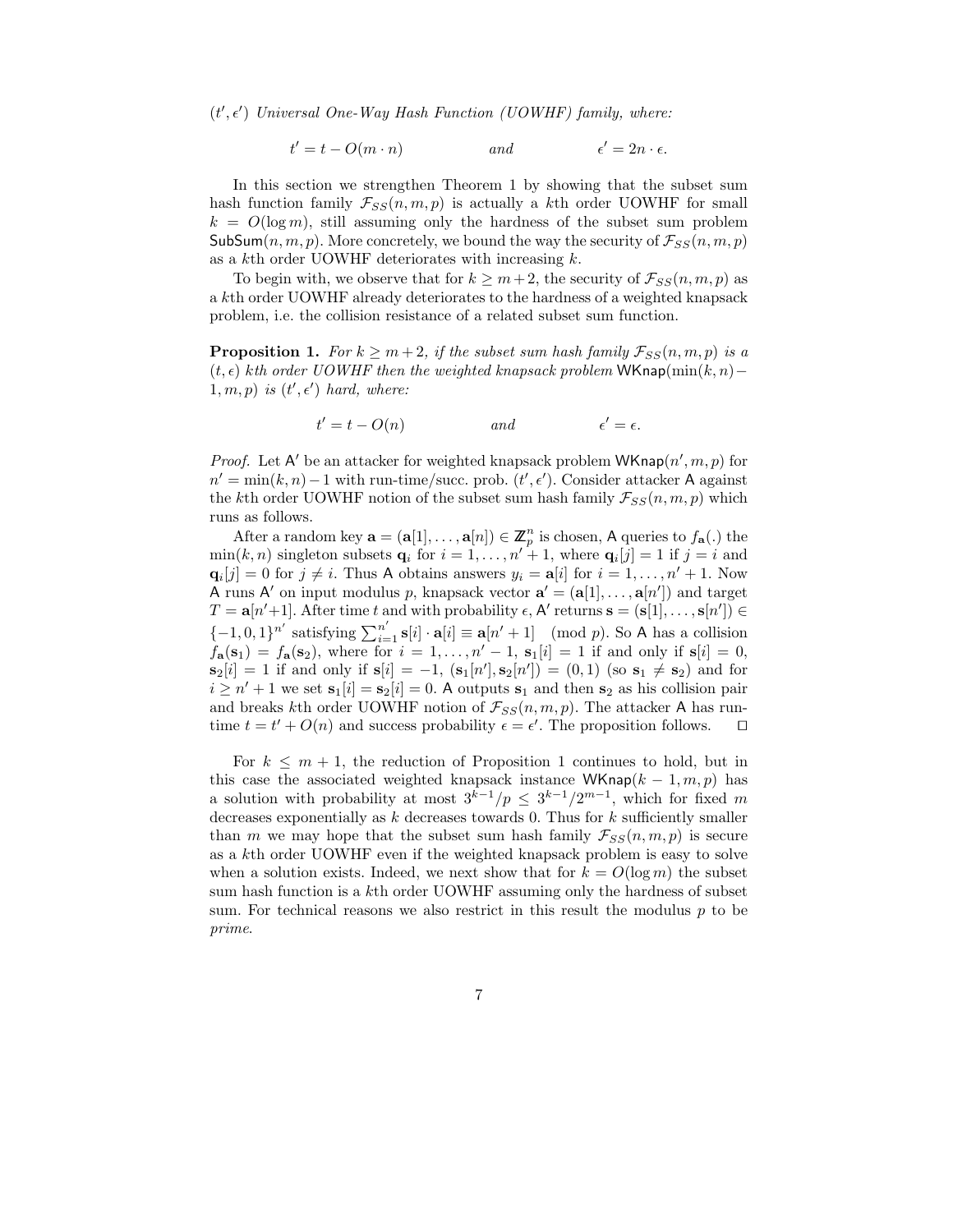**Theorem 2.** Let n and  $m < n$  be positive integers, let p denote a prime satisfying  $2^{m-1} < p \leq 2^m$ , and  $k < \log_3(p) - 1$ . If the Subset Sum problem SubSum $(n, m, p)$  is  $(t, \epsilon)$ -hard, then the Subset Sum hash function family  $\mathcal{F}_{SS}(n,m,p)$  is a  $(t',\epsilon')$  kth order Universal One-Way Hash Function (UOWHF) family, where:

$$
t' = t - O(k^2 n T_M(p)) \qquad \text{and} \qquad \epsilon' = 2^{k+1} \cdot (n-k) \cdot \epsilon + \frac{3^{k+1}}{2^m},
$$

and  $T_M(p)$  denotes the time to perform a multiplication modulo p.

*Proof.* Let  $A'$  be a kth order UOWHF attacker against the subset sum hash function family  $\mathcal{F}_{SS}(n,m,p)$  with run-time/succ. prob.  $(t', \epsilon')$ . We show how to use A' to construct an attacker A against subset sum problem  $\mathsf{SubSum}(n, m, p)$ with run time  $t = t' + O(k^2 n T_M(p))$  and succ. prob.  $\epsilon \geq \frac{1}{2^{k+1} \cdot (n-k)} \cdot (\epsilon' - \frac{3^{k+1}}{2^m}),$ which establishes the claimed result.

The basic idea of the reduction at a high level and its relation to the one in [9] is as follows. Given its subset sum instance  $(a, T)$ , A runs A', answering its oracle queries using key  $a$  to obtain the first colliding input  $s_1$ , but then reveals a different key  $\mathbf{a}' \equiv_p \mathbf{a} + \mathbf{d}$  to A'. The new key  $\mathbf{a}'$  is chosen by A based on  $\mathbf{s}_1$  and the target sum T. In the reduction of  $[9]$ , **d** is chosen to have Hamming weight 1 (in a random bit position) and such that  $\sum_i \mathbf{s}_1[i] \cdot \mathbf{a}'[i] \equiv_p T$ . This implies that a successful colliding  $s_2$  will be a solution to subset sum instance  $(a, T)$  if  $s_2$  has a zero in the position where **d** is non-zero. The authors in [9] are able to argue that such a zero position in  $s_2$  will exist (and equal the randomly chosen non-zero position in **d** with probability  $1/n$ ). In our case, however, **a'** must also be consistent with the  $k$  earlier oracle query answers. This implies that **d** is restricted to be a solution of a linear system of rank  $k + 1$ , so the minimum allowable Hamming weight of **d** increases to  $k + 1$ , and the proof of [9] seems difficult to extend – we need that certain  $k + 1$  bits of  $s_2$  are zero (e.g. such bits may not exist). Instead, we use an alternative approach which only requires guessing the values (whatever they are) of the  $k+1$  bits of  $s_2$  in positions where **d** is non-zero (hence we succeed with probability  $1/2^{k+1}$ ). To do this, we choose **d** of weight  $k + 1$  such that  $\sum_i \mathbf{s}_1[i] \cdot (\mathbf{a}[i] + \mathbf{d}[i]) \equiv_p T + \sum_i \hat{\mathbf{s}}_2[i] \cdot \mathbf{d}[i]$  (where we use our guesses  $\hat{s}_2$  for the  $k+1$  bits of  $s_2$  on the right hand side) – note that this requirement is equivalent to equation (4) in the proof below. Then a colliding  $\mathbf{s}_2$  gives  $\sum_i \mathbf{s}_2[i] \cdot (\mathbf{a}[i] + \mathbf{d}[i]) \equiv_p T + \sum_i \hat{\mathbf{s}}_2[i] \cdot \mathbf{d}[i]$  which implies that  $\mathbf{s}_2$  is a solution to instance  $(\mathbf{a}, T)$  if our guesses of  $k + 1$  bits of  $\mathbf{s}_2$  were right (note the simplified discussion above ignores some other issues handled by the proof).

We now present the detailed reduction game.

- 1. Subset Sum Instance Generation. A random subset sum instance  $(a, T)$ (where  $\mathbf{a} \in_R \mathbb{Z}_p^n$  and  $T \in_R \mathbb{Z}_p$ ) is generated and given to A.
- 2. Oracle Queries. A runs  $A'$  with no input. When  $A'$  makes its *i*th oracle query  $\mathbf{q}_i \in \{0,1\}^n$ , A responds with answer  $y_i = f_{\mathbf{a}}(\mathbf{q}_i) = \sum_{j=1}^n \mathbf{q}_i[j]$ .  $\mathbf{a}[j] \bmod p$  (for  $i = 1, \ldots, k$ ). A also stores the queries  $\mathbf{q}_1, \ldots, \mathbf{q}_k$  for later use.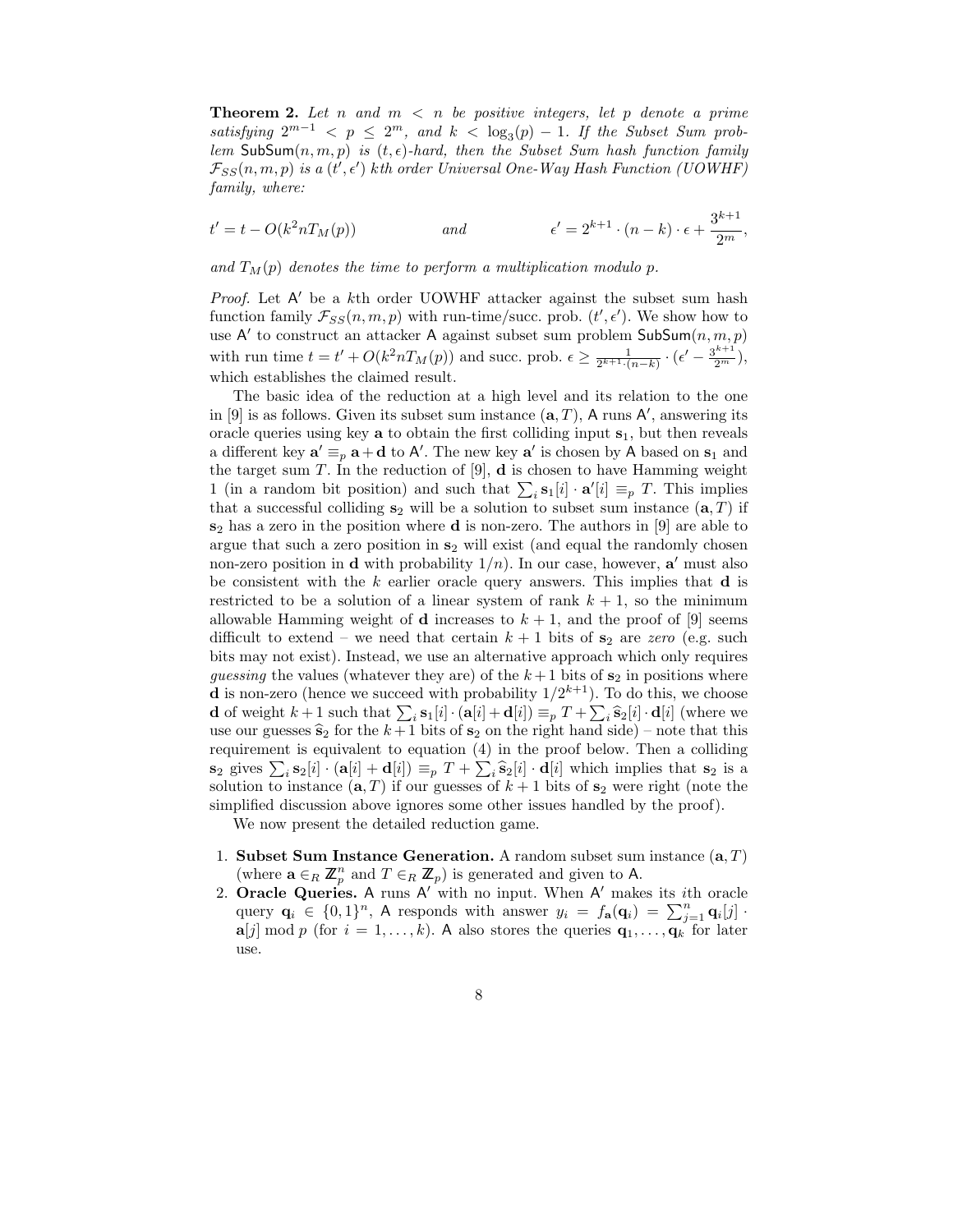- 3. A' Commits. A' outputs hash function input  $s_1 \in \{0,1\}^n$ .
- 4. Key Revealed. A samples a difference vector  $\mathbf{d} \in \mathbb{Z}_p^n$  (using the algorithm detailed below) and gives A' the key  $a' = a + d \mod p$ . The difference vector d is sampled by A as follows:
	- (a) A uses the stored queries of A' to build a  $k \times n$  matrix Q having  $q_i$  as its ith row for  $i = 1, \ldots, k$ . Remark: The difference vector **d** will satisfy the matrix equation  $Q \cdot \mathbf{d} \equiv \mathbf{0} \pmod{p}$ , which implies that  $Q \cdot \mathbf{a}' \equiv Q \cdot \mathbf{a}$ (mod p), i.e.  $\mathbf{a}'$  is consistent with the answers to queries  $\mathbf{q}_1, \ldots, \mathbf{q}_k$ .
	- (b) A performs Gaussian elimination on the matrix  $Q$  (by performing  $O(k^2)$ ) elementary row operations over the field  $\mathbb{Z}_p$  and  $O(k)$  column swapping operations). Let  $\hat{Q}$  be the resulting  $k \times n$  matrix (with entries in  $\mathbb{Z}_p$ ) which is in reduced row echelon form:

$$
\widehat{Q} = \begin{pmatrix}\n1 & 0 & \cdots & 0 & \mathbf{q}'_1[k+1] & \cdots & \mathbf{q}'_1[n] \\
0 & 1 & \cdots & 0 & \mathbf{q}'_2[k+1] & \cdots & \mathbf{q}'_2[n] \\
\vdots & \vdots & \ddots & \vdots & \ddots & \vdots \\
0 & 0 & \cdots & 1 & \mathbf{q}'_k[k+1] & \cdots & \mathbf{q}'_k[n]\n\end{pmatrix} . \tag{1}
$$

A also keeps track of the column swapping operations to compute the corresponding column permutation  $\pi : \{1, \ldots, n\} \rightarrow \{1, \ldots, n\}$ such that  $\mathbf{d} \in \mathbb{Z}_p^n$  satisfies  $Q\mathbf{d} \equiv 0 \pmod{p}$  if and only if  $\widehat{\mathbf{d}} =$  $(\mathbf{d}[\pi(1)], \ldots, \mathbf{d}[\pi(n)])^T$  satisfies  $\widehat{Q}\widehat{\mathbf{d}} \equiv 0 \pmod{p}$ . Remark: We assume, without loss of generality, that the k query vectors  $\mathbf{q}_1, \ldots, \mathbf{q}_k$  are linearly independent over  $\mathbb{Z}_p$  – If some query vector  $\mathbf{q}_i$  of A' is a linear combination of the  $i - 1$  previous query vectors (the linear combination coefficients can be efficiently computed by Gaussian elimination over  $\mathbb{Z}_p$ , A' can itself answer the query by the same linear combination of the  $i - 1$  previous query answers. Hence we can always modify A' so that it always makes  $k$  linearly independent queries, without affecting the success probability of  $A'$ .

(c) A picks a uniformly random integer  $\ell \in_R \{k+1,\ldots,n\}$ , and  $k+1$ independent uniformly random bits  $(\hat{\mathbf{s}}[1], \ldots, \hat{\mathbf{s}}[k]) \in \{0,1\}^k$  and  $\hat{\mathbf{s}}[\ell] \in$  ${0, 1}.$  A defines  $\hat{\mathbf{s}}[j] = 0$  for  $j \notin \{1, ..., k\} \cup \{\ell\}$  and computes (as detailed later) the unique vector  $\mathbf{d} \in \mathbb{Z}_p^n$  (if it exists) satisfying

$$
\mathbf{d}[\pi(j)] = 0 \text{ for } j \in \{k+1,\ldots,n\} \setminus \{\ell\}. \tag{2}
$$

and

$$
Q \cdot \mathbf{d} \equiv \mathbf{0} \pmod{p} \tag{3}
$$

and

$$
\sum_{j=1}^{n} (\widehat{\mathbf{s}}[j] - \mathbf{s}_1[\pi(j)]) \cdot \mathbf{d}[\pi(j)] \equiv T' - T \pmod{p},\tag{4}
$$

where  $T' = \sum_{j=1}^{n} \mathbf{s}_1[j] \cdot \mathbf{a}[j] \mod p$ . If no solution  $\mathbf{d} \in \mathbb{Z}_p^n$  satisfying (2), (3) and (4) exists or if the solution exists but is not unique (because  $T' - T \equiv 0 \pmod{p}$ , then A sets  $\mathbf{d} = \mathbf{0}$ .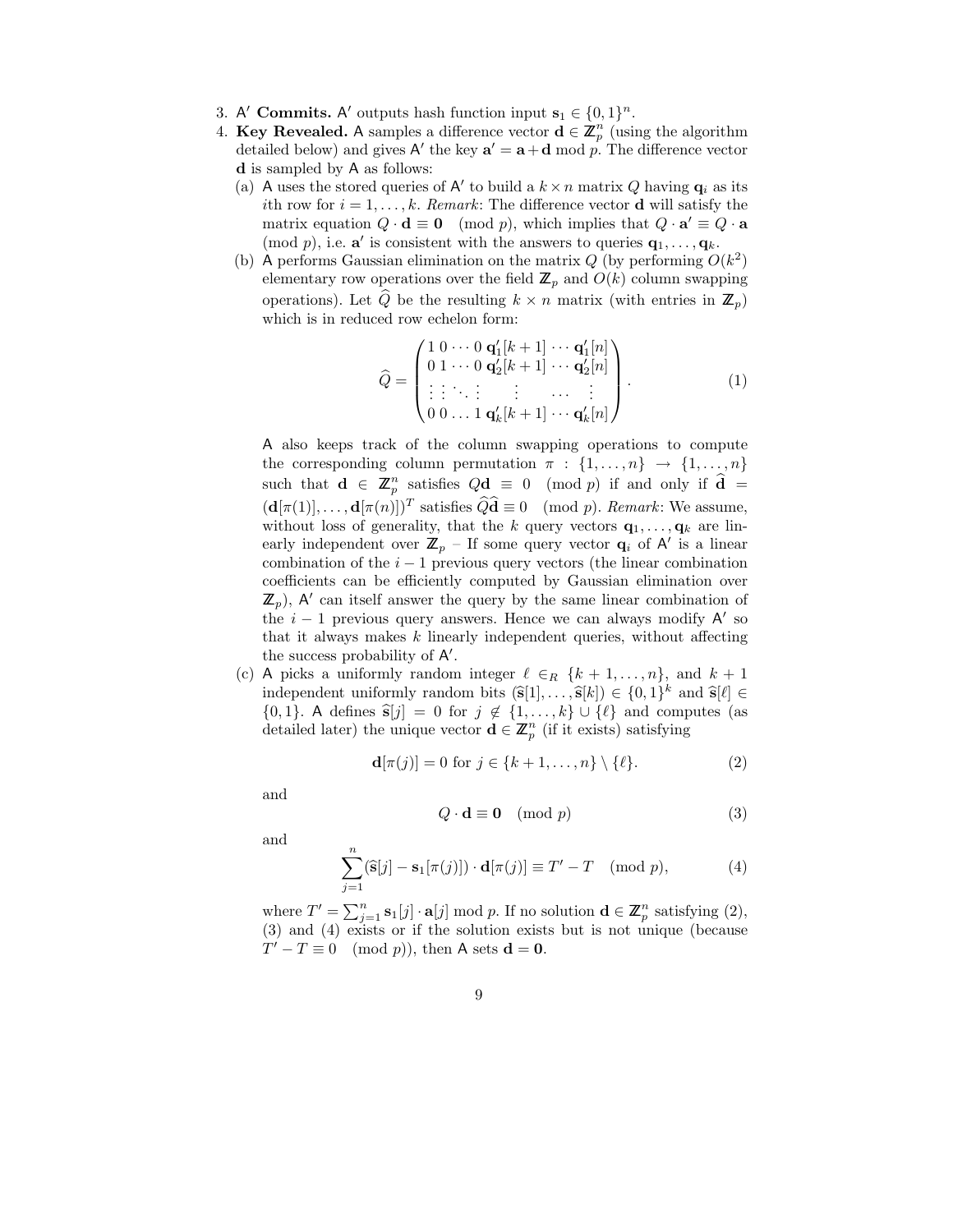- 5. A' Collides. A' continues running and outputs a second hash function input  $s_2 \in \{0,1\}^n$ .
- 6. A Output. A outputs  $s_2$  as its solution to the subset sum instance  $(a, T)$ .

This completes the description of A. For clarity, and also for reference in later analysis, we now give more details on how A efficiently computes a unique  $\mathbf{d} \in \mathbb{Z}_p^n$  satisfying (2), (3) and (4) (or determines that such **d** does not exist or is not unique). Using (1), the conditions (3) and (4) are equivalent to requiring that  $\hat{\mathbf{d}} = (\mathbf{d}[\pi(1)], \ldots, \mathbf{d}[\pi(n)])^T$  satisfies the  $(k+1) \times n$  linear system

$$
\widehat{Q}' \cdot \widehat{\mathbf{d}} \equiv \mathbf{t} \pmod{p},\tag{5}
$$

where  $\hat{Q}'$  is the  $(k + 1) \times n$  matrix having  $\hat{Q}$  as its first k rows and the row vector  $\mathbf{s}' = (\mathbf{\hat{s}}[1] - \mathbf{s}_1[\pi(1)], \dots, \mathbf{\hat{s}}[n] - \mathbf{s}_1[\pi(n)])$  as the  $(k+1)$ th row, and  $\mathbf{t} =$  $(0, 0, \ldots, 0, T' - T)^T$ . By adding the multiple  $-(\hat{s}[j] - s_1[\pi(j)])$  of row j to row  $k+1$  for  $j = 1, \ldots, k$ , A transforms the linear system (5) to the equivalent system

$$
\widehat{Q}^{\prime\prime} \cdot \widehat{\mathbf{d}} \equiv \mathbf{t} \pmod{p},\tag{6}
$$

where  $\widehat{Q}''$  is a  $(k + 1) \times n$  matrix having  $\widehat{Q}$  as its first k rows and its last row s'' has its first k entries equal to 0 (i.e.  $s''[j] = 0$  for  $j = 1, ..., k$ ). Now there are two cases. In the case  $s''[\ell] \equiv 0 \pmod{p}$ , clearly either there are no solutions to (6) satisfying (2) (if  $T' - T \not\equiv 0 \pmod{p}$ ), or the solution is not unique (if  $T' - T \equiv 0 \pmod{p}$ , so A sets  $\mathbf{d} = \mathbf{0}$ . In the second case  $\mathbf{s}''[\ell] \not\equiv 0 \pmod{p}$ , A uses back substitution to compute the unique solution  $\bf{d}$  to (6) satisfying (2), i.e from the  $(k+1)$ th row of (6):

$$
\mathbf{d}[\pi(\ell)] = \mathbf{s}''[\ell]^{-1} \cdot (T' - T) \bmod p \tag{7}
$$

and from the first k rows:

$$
\mathbf{d}[\pi(j)] = -\mathbf{q}'_j[\ell] \cdot \mathbf{d}[\pi(\ell)] \bmod p \text{ for } j = 1, \dots, k. \tag{8}
$$

The running-time of A is  $t = t' + O(k^2 n T_M(p))$  as claimed. Now we analyse the success probability  $\epsilon$  of A. Let us define several events in the above game:

1. SucA': A' succeeds, i.e.  $\mathbf{s}_2 - \mathbf{s}_1 \neq 0$  and

$$
\sum_{i=1}^{n} (\mathbf{s}_2[i] - \mathbf{s}_1[i]) \cdot \mathbf{a}'[i] \equiv 0 \pmod{p}.
$$
 (9)

- 2. SucA': SucA' occurs and  $s_2 s_1$  is linearly independent of  $\{q_1, \ldots, q_k\}$  over  $\mathbb{Z}_p$  .
- 3. SucA': SucA' occurs and  $s_2 s_1$  is a linear combination of  $\{q_1, \ldots, q_k\}$  over  $\mathbb{Z}_p$ .

Notice that events  $\mathsf{SucA}'_1$  and  $\mathsf{SucA}'_2$  partition the event  $\mathsf{SucA}'$  so

$$
Pr[SucA'] = Pr[SucA'_1] + Pr[SucA'_2].
$$
\n(10)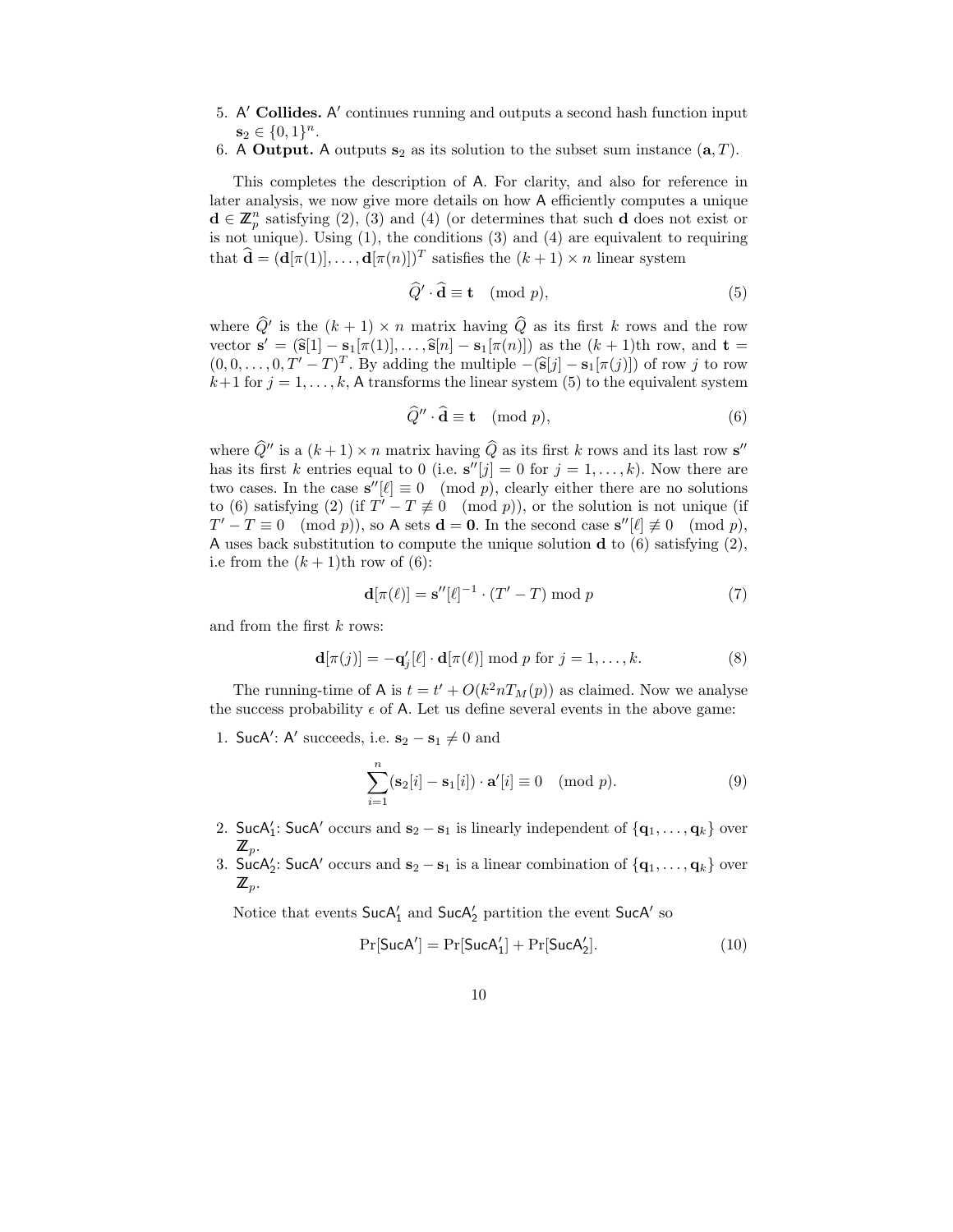**Claim 1.** If event  $\text{SucA}'_1$  occurs then there exist 'good' values  $(\ell^*, \hat{s}^*, \hat{s}^* [\ell^*]) \in$  ${k+1, ..., n} \times {0,1}^k \times {0,1}$  such that if A correctly guessed those values when choosing its random variables  $(\ell, \hat{s}, \hat{s}[\ell])$  (i.e. if  $(\ell, \hat{s}, \hat{s}[\ell]) = (\ell^*, \hat{s}^*, \hat{s}^*[\ell^*]))$  then A succeeds in solving its subset sum instance (i.e.  $\sum_{i=1}^{n} \mathbf{s}_2[i] \cdot \mathbf{a}[i] \equiv T \pmod{p}$ ).

*Proof.* If SucA<sub>1</sub> occurs, then substituting  $\mathbf{a}' \equiv \mathbf{a} + \mathbf{d} \pmod{p}$  and the definition of  $T'$  in (9) we obtain

$$
\sum_{i=1}^n \mathbf{s}_2[i] \cdot \mathbf{a}[i] - T' \equiv \sum_{i=1}^n -(\mathbf{s}_2[i] - \mathbf{s}_1[i]) \cdot \mathbf{d}[i].
$$

Hence if d satisfies

$$
\sum_{i=1}^{n} (\mathbf{s}_2[i] - \mathbf{s}_1[i]) \cdot \mathbf{d}[i] \equiv T' - T \pmod{p}
$$
 (11)

then  $\sum_{i=1}^{n} s_2[i] \cdot a[i] \equiv T \pmod{p}$  and A succeeds as claimed.

Now consider the equations  $(2),(3)$  and  $(4)$  and suppose for a moment that we had  $\hat{\mathbf{s}}[i] = \mathbf{s}_2[\pi(i)]$  for all  $i = 1, \ldots, n$  (i.e. A correctly guessed all the n bits of  $s_2$ ). Because  $s_2 - s_1$  is linearly independent of  $\{q_1, \ldots, q_k\}$  over  $\mathbb{Z}_p$ , we know that the last row  $s''$  of the reduced matrix  $\hat{Q}''$  in (6) has a non-zero entry  $\mathbf{s}''[\ell^*] \not\equiv 0 \pmod{p}$  where  $\ell^* \in \{k+1,\ldots,n\}$ , so if  $\ell = \ell^*$  then a unique solution  $\mathbf{d} = \mathbf{d}^*$  satisfying (2), (3) and (4) exists. Now observe that because of (2), the solution  $\mathbf{d}^*$  depends only on  $\ell^*$  and a subset of  $k+1$  bits of  $\mathbf{s}_2$ , namely the bits  $s_2[\pi(1)], \ldots, s_2[\pi(k)]$  and  $s_2[\pi(\ell^*)]$ . So if A correctly guesses just those values (i.e.  $\ell = \ell^*$  and  $\hat{\mathbf{s}}[i] = \mathbf{s}_2[\pi(i)]$  for  $i \in \{1, \ldots, k\} \cup \{\ell^*\}$  with  $\hat{\mathbf{s}}[i] = 0$  for all other values of i) then  $\mathbf{d} = \mathbf{d}^*$  is still a unique solution satisfying (2), (3) and (4) which is computed by  $A'$  (using (7) and (8)), so from (2) and (4) we conclude that (11) is satisfied and A succeeds as claimed. This completes the proof of the claim.  $\Box$ 

Claim 2. In the above game, A perfectly simulates the distribution of the view of  $A'$  as in the real kth order UOWHF attack game. Furthermore, the simulated view of  $A'$  is statistically independent of the random choices  $(\ell, \hat{s}, \hat{s}[\ell])$  made by A.

Proof. See full version of the paper.

From the above Claims we obtain the following lower bound on the success probability  $\epsilon$  of A:

$$
\epsilon \ge \Pr[\text{SucA}'_1 \wedge (\ell, \hat{\mathbf{s}}, \hat{\mathbf{s}}[\ell]) = (\ell^*, \hat{\mathbf{s}}^*, \hat{\mathbf{s}}^*[\ell^*])] \text{ using Claim 1}
$$

$$
\ge \frac{1}{(n-k)2^{k+1}} \cdot \Pr[\text{SucA}'_1] \text{ using independence Claim 2}
$$

$$
\ge \frac{1}{(n-k)2^{k+1}} \cdot (\epsilon' - \Pr[\text{SucA}'_2]) \text{ using (10) and Claim 2.}
$$
(12)

The following claim therefore completes the proof of the theorem's lower bound on the success probability of A. It is obtained by an information theoretic argument based on the fact that the answers  $y_i$  to the oracle queries of A' are independent and uniformly random in  $\mathbb{Z}_p$  (over the random choice of **a**).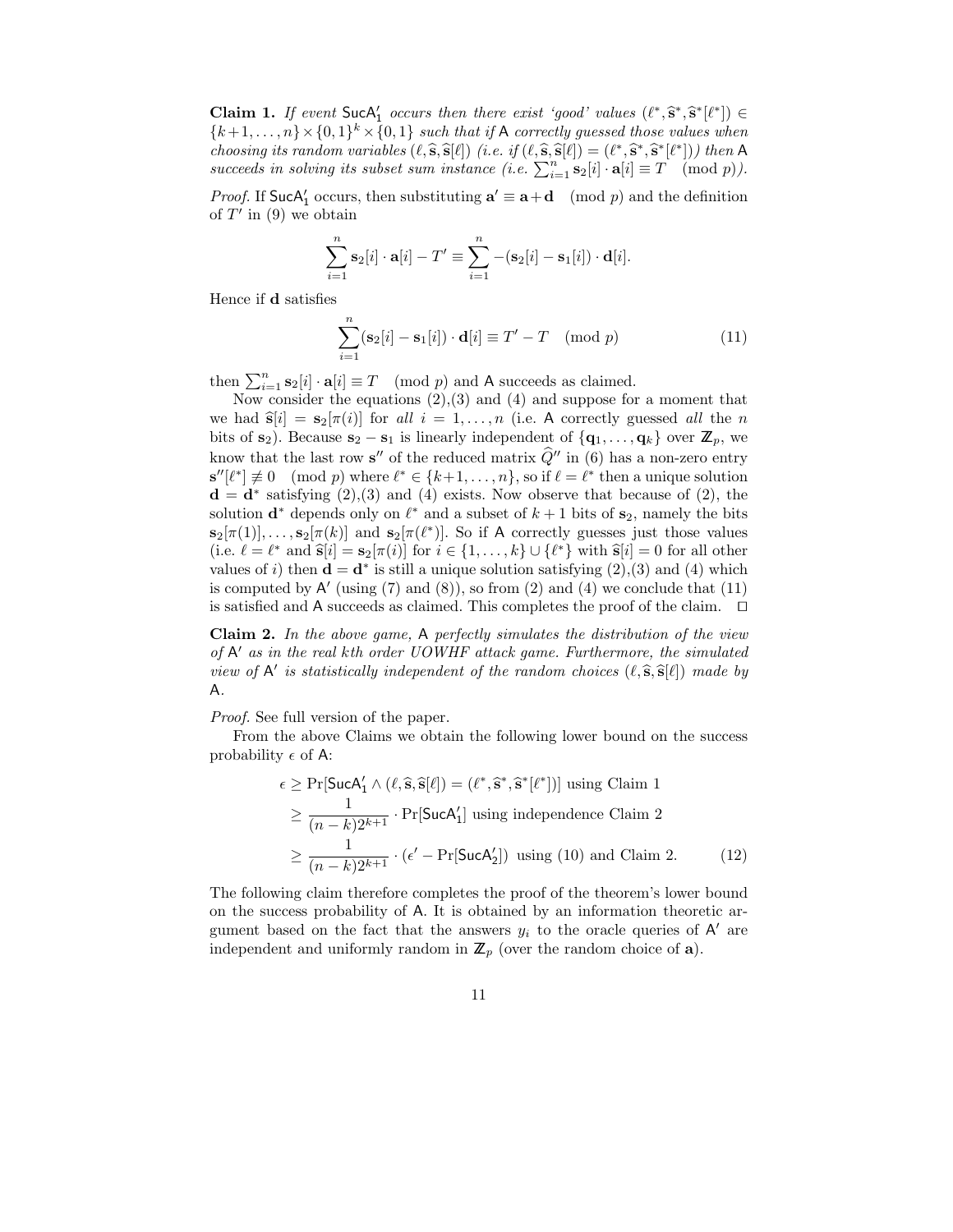**Claim 3.**  $Pr[\text{SucA}'_2] \leq \frac{3^{k+1}}{2^m}$ .

Proof. See full version of the paper.

Plugging the bound of Claim 3 in (12) establishes the claimed lower bound  $\epsilon \geq \frac{1}{(n-k)2^{k+1}}$ .  $\left(\epsilon^{\prime}-\frac{3^{k+1}}{2^{m}}\right.$ ) on A's success probability, completing the proof of the theorem.

 $\Box$ 

# 4 Application to Construction of Long-Input UOWHFs

In this section we discuss the application of our result to constructing UOWHFs used to hash long messages using a subset-sum compression function, in conjunction with the results of [7].

Let us suppose we wish to use the compression function family  $\mathcal{F}_{SS}(n, m, p)$ (hashing *n* bits to  $m < n$  bits) to construct a hash function family  $\mathcal{F}'_{SS}(\ell,m)$ hashing a long *l*-bit message to  $m$  bits, where  $\ell$  could be much larger than  $n$ . We want to ensure that  $\mathcal{F}_{SS}'(\ell,m)$  is a UOWHF family, assuming that the underlying family  $\mathcal{F}_{SS}(n, m, p)$  is a UOWHF family (or a higher order UOWHF family). A well-known and natural 'domain-extension' method is the Merkle-Damgård (MD) transform [11, 5], which works as follows. We assume for simplicity that  $\ell = m + \mathcal{L} \cdot (n - m)$  for a positive integer  $\mathcal{L}$ . Then the MD family  $\mathcal{F}'_{SS}(\ell,m)$  is defined as follows. A key  $\mathbf{a} \in \mathbb{Z}_p^n$  of  $\mathcal{F}_{SS}'(\ell,m)$  is just a uniformly random key of  $\mathcal{F}_{SS}(n,m,p)$ . An input message  $M \in \{0,1\}^{\ell}$  is hashed using  $f'_{\mathbf{a}}$  as follows:

- 1. Split  $M \in \{0,1\}^{\ell}$  into one m-bit block  $x_0 \in \{0,1\}^m$  and  $\mathcal{L} = (\ell-m)/(n-m)$  $(n-m)$ -bit blocks  $(M[0], \ldots, M[\mathcal{L} - 1])$ .
- 2. For  $i = 0, ..., L 1$ , compute  $x_{i+1} = f_{\mathbf{a}}(x_i, M[i])$ . Return  $x_{\mathcal{L}} \in \{0, 1\}^m$ .

It has been proved in [11, 5] that if the compression family  $\mathcal{F}_{SS}(n, m, p)$ is collision-resistant, then so is the MD family  $\mathcal{F}_{SS}'(\ell,m)$ . However, as discussed above, the collision-resistance of  $\mathcal{F}_{SS}(n, m, p)$  relies on the hardness of the weighted knapsack problem WKnap $(n, m, p)$ , which may be substantially easier than the subset sum problem  $\mathsf{SubSum}(n, m, p)$ . So, using the fact that UOWHF security is enough for many hashing applications, and in order to rely only on the hardness of  $\mathsf{SubSum}(n, m, p)$ , one could hope to use Theorem 1, which shows that  $\mathcal{F}_{SS}(n, m, p)$  is a (0th order) UOWHF family assuming only the hardness of SubSum $(n, m, p)$ . Unfortunately, as shown in [3], the MD construction does not preserve the UOWHF property in general, i.e. the fact that  $\mathcal{F}_{SS}(n, m, p)$  is a UOWHF family does not imply that  $\mathcal{F}_{SS}'(\ell,m)$  is a UOWHF family. However, Hong, Preneel and Lee [7] have shown that if  $\mathcal{F}_{SS}(n, m, p)$  is a  $(t, \epsilon)$ kth order UOWHF for some  $k > 0$  and  $\mathcal{L} \leq k+1$ , then the MD family  $\mathcal{F}'_{SS}(\ell,m)$ is approximately a  $(t, \mathcal{L} \cdot \epsilon)$  UOWHF. Combined with our result (Theorem 2),

we conclude that for  $k = O(\log m)$ , the MD family  $\mathcal{F}_{SS}'(\ell,m)$  is a UOWHF for  $\mathcal{L} \leq k+1$ , assuming only the hardness of  $\mathsf{SubSum}(n, m, p)$ . More precisely, if subset sum problem  $\mathsf{SubSum}(n, m, p)$  is  $(t, \epsilon)$ -hard for some large time bound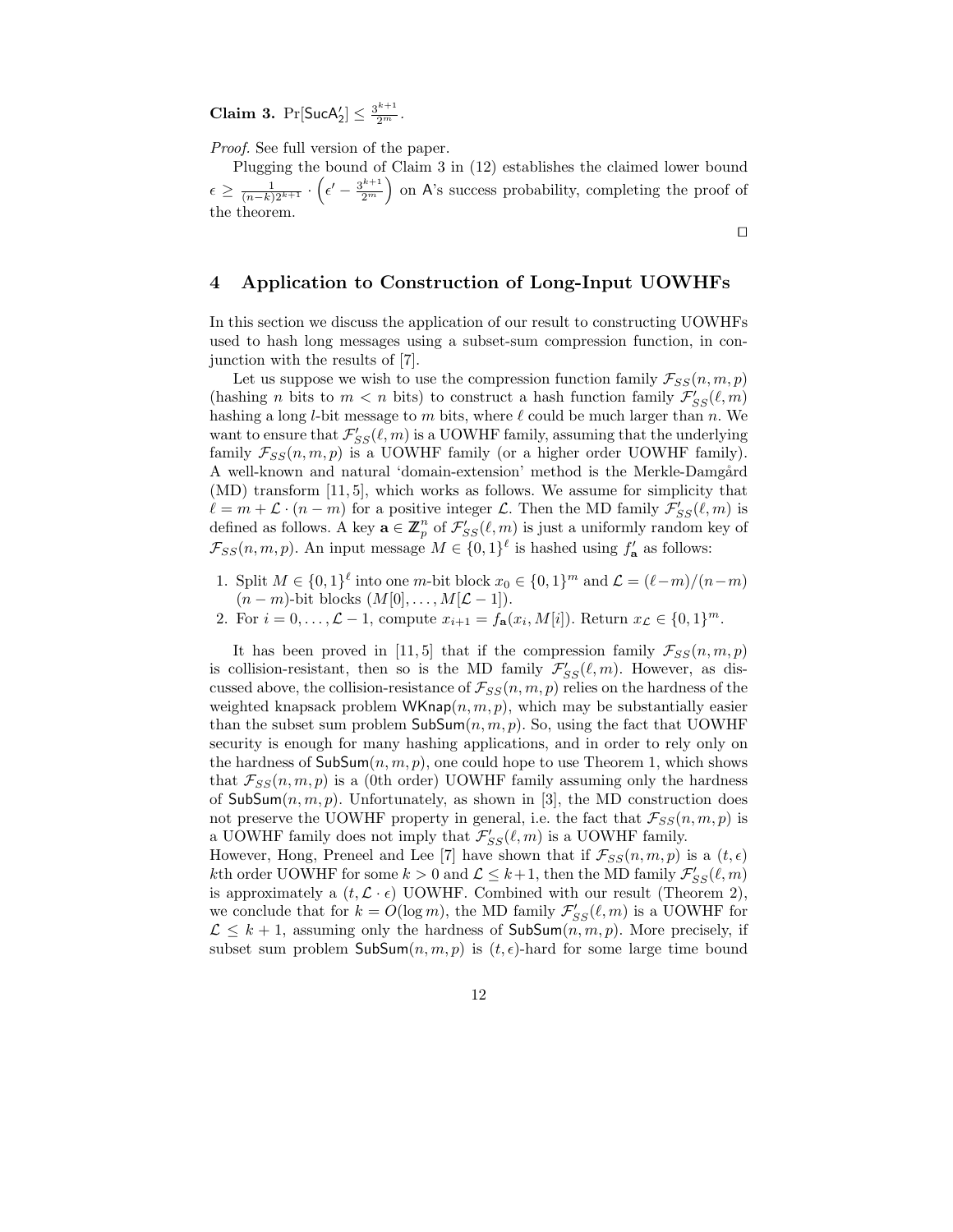t, then  $\mathcal{F}_{SS}'(\ell,m)$  is approximately a  $(t, 2^{k+1}(n-k)\mathcal{L}\cdot\epsilon)$ -UOWHF. Comparing with Theorem 1, we see that the proven kth order UOWHF security of  $\mathcal{F}_{SS}(n, m, p)$  (defined as the log of attacker's run-time/success probability ratio) is at most about  $k + \log(\mathcal{L})$  bits lower than the proven UOWHF security of  $\mathcal{F}_{SS}(n, m, p)$  (which in turn, by Theorem 1, is essentially equivalent to the hardness of  $\mathsf{SubSum}(n, m, p)$ .

### 4.1 Comparison with Shoup XOR-Mask UOWHF Domain Extender

Besides the basic MD construction, several other domain extenders for UOWHF hash families are known [14, 3, 16] which do preserve the UOWHF security of the underlying compression family; however, unlike the MD extension above, they all have the property that the length of key increases with the length of the message. The most efficient (in terms of key length) known extender of this type is the Shoup XOR-Mask variant of MD [16]. Let us denote this construction (hashing  $\ell = m + \mathcal{L} \cdot (n - m)$  bits to m bits for a positive integer  $\mathcal{L}$ ) by  $= \mathcal{F}_{SS}^{\prime\prime}(\ell, m)$ . It is built from the compression family  $\mathcal{F}_{SS}(n, m, p)$  as follows. A key for family  $\mathcal{F}_{SS}''(\ell,m)$  consists of a key  $\mathbf{a} \in \mathbb{Z}_p^n$  for  $\mathcal{F}_{SS}(n,m,p)$  and  $\lfloor \log(\mathcal{L}) \rfloor + 1$  random 'masks'  $\mathbf{K}^* = (K^*[0], \ldots, K^*[[\log(\mathcal{L})]])$ , where  $K^*[i] \in \{0,1\}^m$  for all i and  $\mathcal{L} = (\ell - m)/(n - m)$ . To hash an input message  $M \in \{0, 1\}^{\ell}$  using  $f''_{\mathbf{a}, \mathbf{K}^*}$ ,

- 1. Split  $M \in \{0,1\}^{\ell}$  into one m-bit block  $x_0 \in \{0,1\}^m$  and  $\mathcal{L} = (\ell-m)/(n-m)$ blocks of  $(n - m)$ -bit each,  $(M[0], \ldots, M[\mathcal{L} - 1]).$
- 2. For  $i = 0, ..., \mathcal{L}-1$ , compute  $x_{i+1} = f_{\mathbf{a}}(x_i \oplus K^*[\nu_2(i+1)], M[i])$ , where  $\nu_2(i)$ denotes the largest integer  $\nu$  such that  $2^{\nu}$  divides i. Return  $x_{\mathcal{L}} \in \{0,1\}^m$ .

Hence, for  $\mathcal{L} \leq k + 1$ , the key length for the Shoup XOR-Mask extension  $\mathcal{F}_{SS}''(\ell,m)$  is  $len_{\mathcal{F}''}=n\cdot m + (\lfloor \log(\mathcal{L}) \rfloor + 1)\cdot m$  compared to  $len_{\mathcal{F}'}=n\cdot m$ for the MD extension discussed above, so the MD extension achieves a saving of up to  $(|\log(k+1)|+1) \cdot m$  bits by taking advantage of our result (Theorem 2). The MD extension method is also simpler. On the other hand, because the key length  $n \cdot m$  for the compression family  $\mathcal{F}_{SS}(n, m, p)$  dominates, the relative saving in *total* key length is small, and is only about  $\frac{(\lfloor \log(k+1) \rfloor + 1)}{n}$ . However, as we explain in the next section, the total key length is not so important in applications and more significant relative savings in per use key length can be achieved in certain cases by combining our result with the 'XOR Mask Transform'.

Hashing Longer Messages. One can also take advantage of our result for hashing longer messages of arbitrary length  $\ell > (k+1) \cdot (n-m)$ . To do so (still assuming only the kth order UOWHF security of the compression family  $\mathcal{F}_{SS}(n,m,p)$ , it is possible to combine the MD extension with the Shoup extension. Namely, first apply the MD extension to  $\mathcal{F}_{SS}(n, m, p)$  to construct the UOWHF family  $\mathcal{F}_{SS}'((k+1)\cdot(n-m)+m, m)$  (hashing  $(k+1)\cdot(n-m)+m$  bits to  $m$  bits), then apply the Shoup XOR-Mask extension to the compression family  $\mathcal{F}_{SS}'(\ell,m)$  to hash  $\ell$  bits to m bits. Compared to applying the Shoup extension directly to  $\mathcal{F}_{SS}(n,m,p)$ , this 'combined' method reduces the number of blocks in the Shoup extension by a factor of  $k + 1$ , leading to a saving in key length by an additive amount of  $\log(k+1) \cdot m$  bits.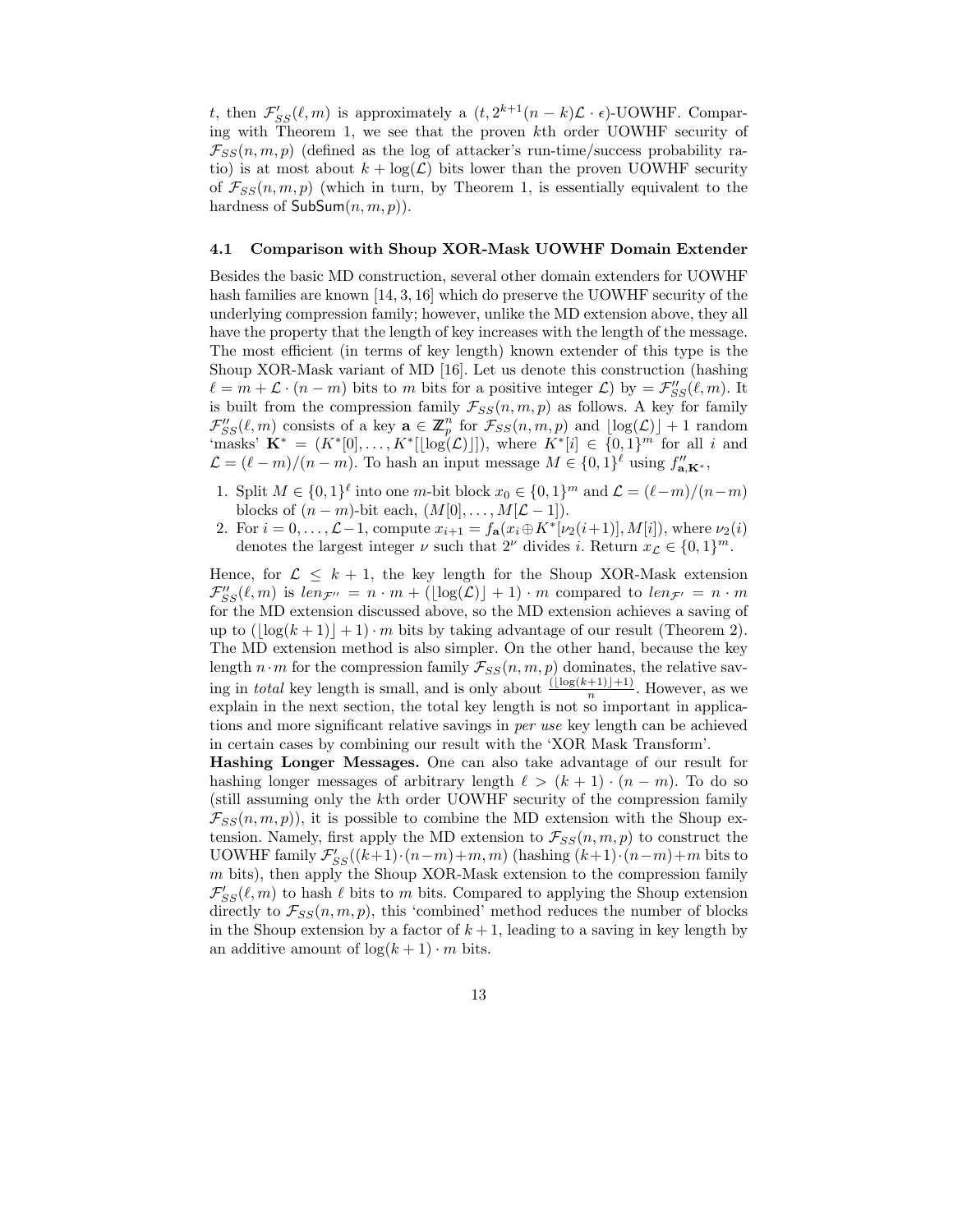### 4.2 Using the 'Semi Public-Key' XOR Mask Transform

In this section we show that more significant relative savings in UOWHF key length can be achieved in certain cases by combining our result with the 'Semi Public-Key XOR Mask Transform'.

The Semi-Public Key XOR Mask Transform. As remarked in [9], UOWHF hash families have the following useful property, namely that the UOWHF property is preserved by what we call the 'Semi-Public Key XOR-Mask Transform'. First, let us define the 'XOR-Mask Transform'.

**Definition 7 ('XOR-Mask Transform').** Let  $\mathcal{F}(n,m)$  be a hash family (hashing n bits to m bits). Define the XOR-Mask Ttransform hash family  $\mathcal{F}'(n,m)$ (hashing n bits to m bits) as follows. A key of  $\mathcal{F}'(n,m)$  consists of a key a of  $\mathcal{F}(n,m)$  and a random 'mask'  $K \in \{0,1\}^n$ . An input  $M \in \{0,1\}^n$  is hashed using key  $(\mathbf{a}, K)$  as follows  $f'_{\mathbf{a}, K}(M) = f_{\mathbf{a}}(M \oplus K)$ .

We call the XOR-Mask Transform a 'Semi-Public Key' transform, if the portion **a** of the key  $(a, K)$  of  $f'_{a,K}$  is published before the attacker commits to its first collision input. Then we have the following simple but useful result.

Lemma 1. ['Semi-Public Key XOR-Mask Transform' Preserves UOWHF Security] Let  $\mathcal{F}(n,m)$  be a hash family (hashing n bits to m bits), and let  $\mathcal{F}'(n,m)$ denote the corresponding XOR-Mask transform of  $\mathcal{F}(n,m)$ . If  $\mathcal{F}(n,m)$  is a (0th order) UOWHF family, then  $\mathcal{F}'(n,m)$  is a (0th order) UOWHF family, even against 'Semi-Public Key' UOWHF attacks on  $\mathcal{F}'(n,m)$ , in which the random key a of  $\mathcal{F}(n,m)$  is given to the attacker before committing to the first colliding input  $\mathbf{s}_1 \in \{0,1\}^n$  (i.e. only the 'XOR-Mask'  $K \in \{0,1\}^n$  is kept hidden from the attacker until he commits to  $s_1$ ).

As remarked in [9], the practical implication of Lemma 1 for hash function applications (e.g. hashing a message prior to signing with a digital signature scheme) is that one can publish the long key **a** of  $\mathcal{F}(n,m)$  once and for all (e.g. in the public key of a signature scheme, or in a hashing standard document), and then each use of the hash function (e.g. hashing and signing a message) only requires appending (to the signature) a relatively short fresh 'mask key'  $K \in \{0,1\}^n$ .

Key Savings with the XOR Mask Transform. To construct a long  $\ell$ -bit input UOWHF function (with  $\ell = m + \mathcal{L} \cdot (n - m)$  for integer  $\mathcal{L}$ ) from the subset sum compression family  $\mathcal{F}(n, m, p)$  using the XOR Mask Transform, the standard method is to apply the Semi-Public Key XOR-Mask transform to  $\mathcal{F}(n,m,p)$  (with mask key length n bit) and then the Shoup XOR-Mask domain extender from the previous section. Note that an m-bit part of the XOR transform mask key  $K$  can be 'absorbed' into the Shoup mask keys. Hence the result is a UOWHF family  $\mathcal{F}'(\ell,m)$  mapping  $\{0,1\}^l$  to  $\{0,1\}^m$  with 'per-use' key length  $l' = (\lfloor \log(\mathcal{L}) \rfloor + 1) \cdot m + (n - m) = n + \lfloor \log(\mathcal{L}) \rfloor \cdot m$ . In terms of provable security, combining the reduction in [16] with Theorem 1, we obtain that if subset sum problem  $\mathsf{SubSum}(n, m, p)$  is  $(t, \epsilon)$ -hard, then  $\mathcal{F}'(\ell, m)$  is approximately a  $(t, 2n\mathcal{L} \cdot \epsilon)$  UOWHF.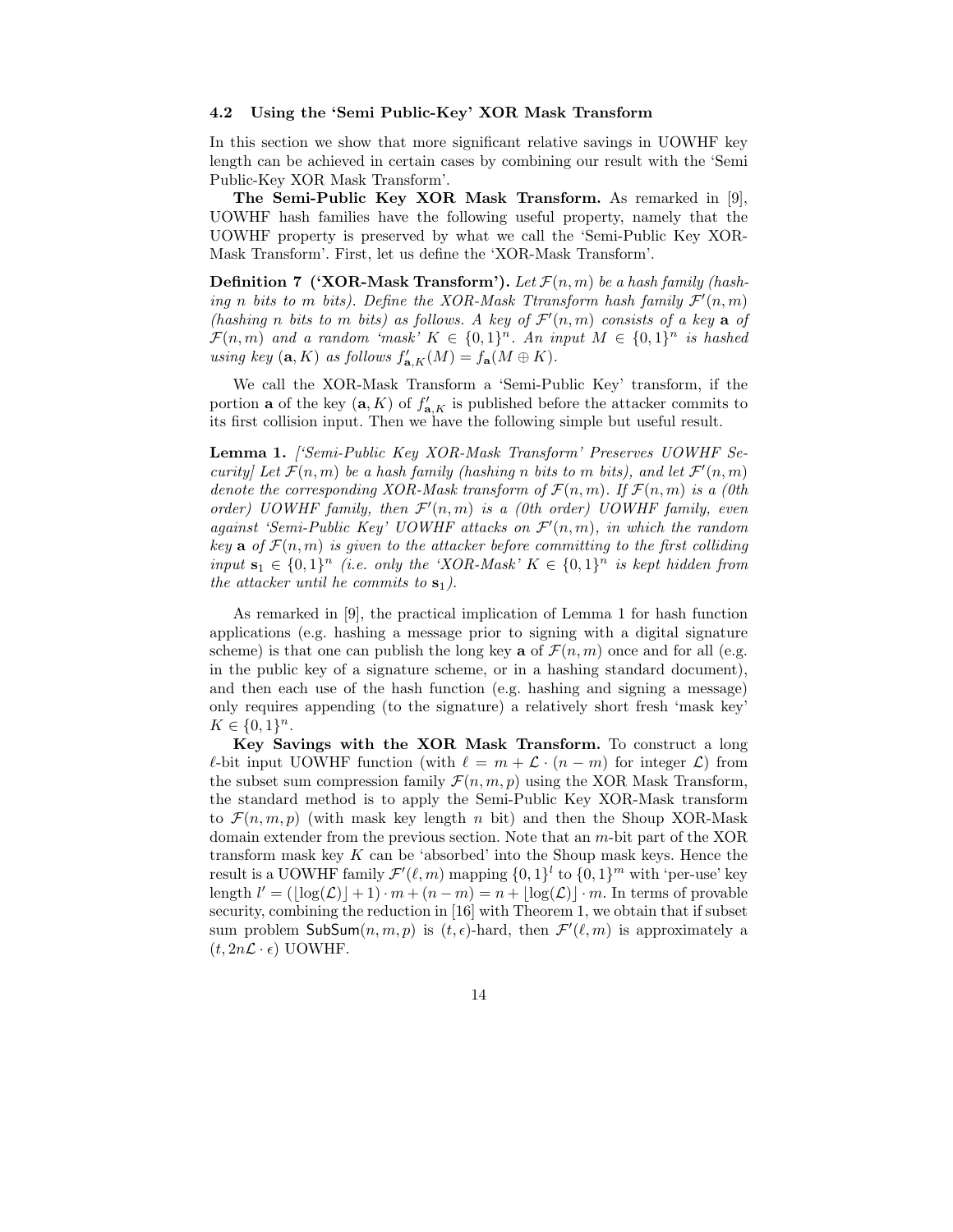We now show that one can shorten the 'per use' key length of the standard method using our result, if the compression ratio  $\tau = n/m$  of the building block subset sum compression function family  $\mathcal{F}(n, m, p)$  is close to 1 (the relative saving increases as  $\tau$  gets close to 1 and decreases with increasing message length). We remark that the hardness of subset sum can only improve as  $\tau$  gets close to 1, and indeed some efficient attacks are known which exploit a large value of  $\tau > 1$  (see [9]); therefore the use of  $\tau$  close to 1 may be necessary to achieve sufficient security.

Assume that  $k+1$  is a divisor of  $\mathcal L$  so  $\mathcal L = \mathcal L' \cdot (k+1)$  for positive integer  $\mathcal{L}'$ . We first apply the MD extender with extension factor  $k+1$  to  $\mathcal{F}(n,m,p)$  to obtain a UOWHF family  $\mathcal{F}^2$  mapping  $\{0,1\}^{m+(k+1)\cdot(n-m)}$  to  $\{0,1\}^m$ . Next we apply the Semi-Public XOR Mask Transform to  $\mathcal{F}^2$  to obtain UOWHF  $\mathcal{F}^3$  with same domain and range and XOR mask key length  $m + (k + 1) \cdot (n - m)$  bit. Finally we apply the Shoup XOR-Mask extender with  $\mathcal{L}'$  blocks to  $\mathcal{F}^3$  obtain UOWHF  $\mathcal{F}''(\ell,m)$  mapping  $\{0,1\}^{\ell=m+\mathcal{L}\cdot(n-m)}$  to  $\{0,1\}^m$ , with 'per-use' key length  $l'' = (\lfloor \log(\mathcal{L}') \rfloor + 1) \cdot m + (k+1) \cdot (n-m) = n + \lfloor \log(\mathcal{L}') \rfloor \cdot m + k \cdot (n-m).$ In terms of provable security, we combine the reductions in [16] and [7] with our Theorem 2 to obtain that if subset sum problem  $\mathsf{SubSum}(n, m, p)$  is  $(t, \epsilon)$ -hard then  $\mathcal{F}''(\ell,m)$  is approximately a  $(t, 2^{k+1}(n-k)\mathcal{L}\cdot\epsilon)$  UOWHF, so our method's provable security is about  $2^k$  times lower than the standard method.

The relative saving  $S(k) \stackrel{\text{def}}{=} (l' - l'')/l'$  in 'per use' key length of our method over the standard method is

$$
S(k) = \frac{(\lfloor \log(\mathcal{L}' \cdot (k+1)) \rfloor - \lfloor \log(\mathcal{L}') \rfloor) \cdot m - k \cdot (n-m)}{n + \lfloor \log(\mathcal{L}) \rfloor \cdot m}.
$$
 (13)

Dropping the floor functions and using  $\tau = n/m$ , we obtain the continuous approximation

$$
S(k) \approx \frac{\log(k+1) - (\tau - 1) \cdot k}{\log(\mathcal{L}) + \tau}.
$$

It is clear that for fixed  $\mathcal L$  and  $\tau$  close to 1, there is an optimum choice  $k_o$  for k which maximises  $S(k)$ . Using the continuous approximation for  $S(k)$  above it is easy to show that the optimum values are given by

$$
k_o \approx \frac{1}{\ln(2)(\tau - 1)} - 1, \qquad S(k_o) \approx \frac{\log(\frac{1}{\ln(2)(\tau - 1)}) + \tau - 1 - 1/\ln(2)}{\log(\frac{\mathcal{L}'}{\ln(2)(\tau - 1)}) + \tau}, \quad (14)
$$

corresponding to an absolute additive saving in 'per use' key length of  $l' - l'' \approx$  $\left(\log\left(\frac{1}{\ln(2)(\tau-1)}\right) + \tau-1-1/\ln(2)\right)$  m bits. Because the total 'per use' key length l' of the Shoup method increases only logarithmically with the message length, this constant additive saving remains significant even for quite long message lengths. On the other hand, the above comparison does not take into account that the proven security of our method is lower than the standard method by a factor of about  $2^k$  relative to the subset sum problem. Let  $T(\tau, m)$  denote the security (run time to success probability ratio) of subset sum problem  $\mathsf{SubSum}(\tau \cdot m, m, p)$ . To compare the key length at equal proven security level, we may assume a larger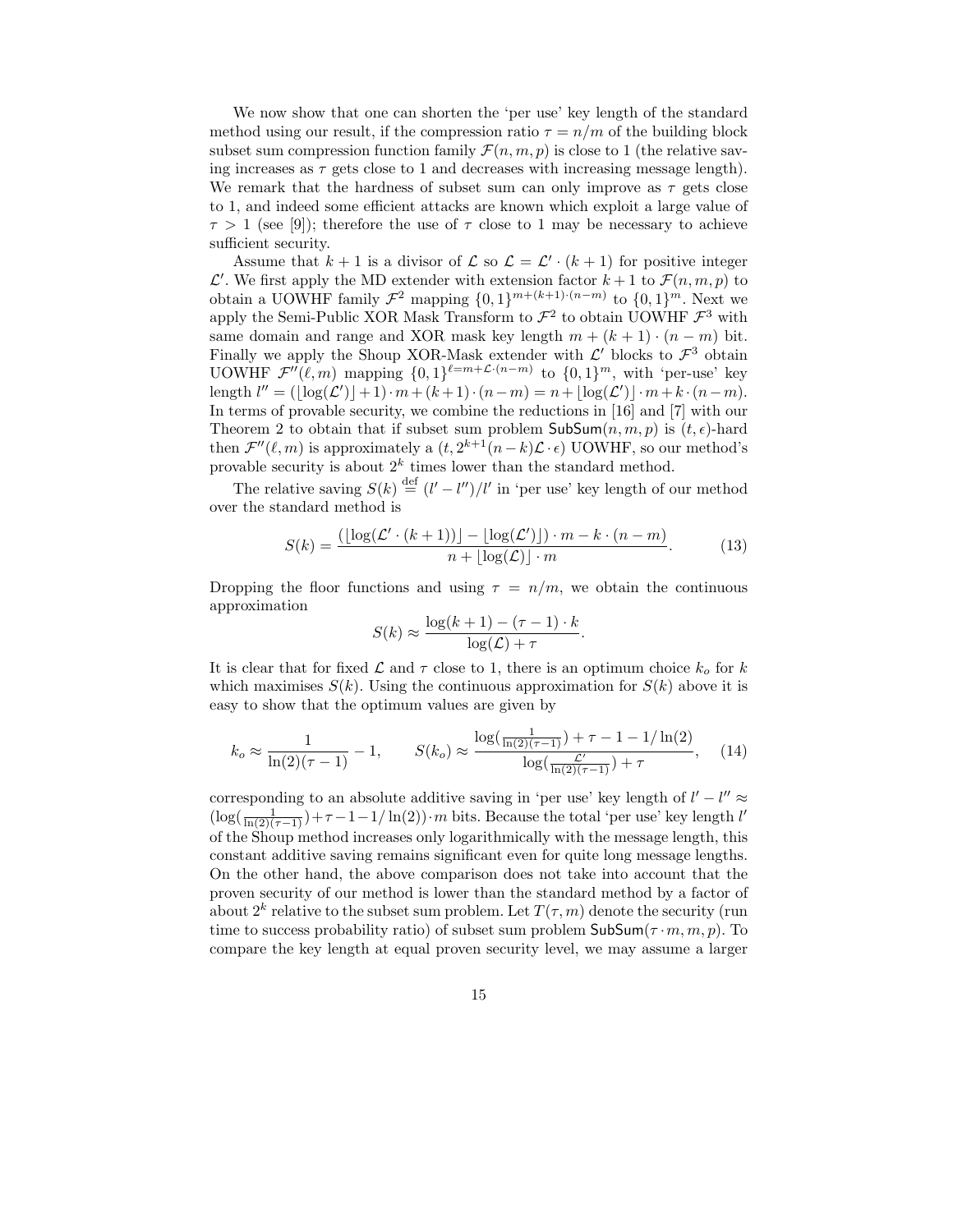modulus length  $m' > m$  in our method (but same compression ratio  $\tau = n'/m' =$  $n/m$ ) chosen such that  $T(\tau, m') = 2^k \cdot T(\tau, m)$ . Assuming  $T(\tau, m) = C(\tau) \cdot 2^{c \cdot m}$ for some function  $C(\tau)$  and constant  $c > 0$  (e.g.  $c = 0.0629/(1.0629) \approx 0.059$ may be reasonable as discussed in Section 2), we obtain  $m' = m + k/c$ . This leads to a reduced relative key length saving (for equal length messages)

$$
S'(k) \ge \left(1 + \frac{k/c}{m}\right)S(k) - \frac{k/c}{m}.\tag{15}
$$

This relative saving is still significant for short messages when  $m$  is sufficiently large compared to  $k/c$ , although the saving decreases (and actually becomes negative) for very long messages. Table 1 shows an example of the achievable savings.

|      |      | Msg Len (kbit) Key Len std (kbit) Key Len our (kbit) Savings $(\%)$ |      |
|------|------|---------------------------------------------------------------------|------|
| 5.6  | 10.1 | 5.6                                                                 | 45.2 |
| 8.8  | 12.1 | 7.9                                                                 | 35.1 |
| 15.3 | 14.1 | 10.2                                                                | 27.8 |
| 106  | 20.1 | 17.2                                                                | 14.8 |
| 1661 | 28.1 | 26.5                                                                | 6.0  |
| 6637 | 32.1 | 31.1                                                                | 3.3  |

Table 1. Example of savings in 'per use' key length using our method combined with the Shoup method ('our' column), compared to the Shoup method alone ('std' column). The savings have been corrected for equal provable security as explained in the text, assuming parameter values  $m = 2000$ ,  $\tau = 1.07$ ,  $k = 19$ ,  $c = 0.059$ ,  $m' = 2321$ .

One could obtain slightly greater savings with our method if Lemma 1 could be generalized to higher order UOWHFs. However we point out that this is not true in general, and in particular, the kth order UOWHF property of the subset sum function is not preserved by the 'Semi-Public Key XOR-Mask Transform' – we refer the reader to the full version of the paper for more details.

# 5 Conclusion

We have shown that the subset sum hash function is a kth order UOWHF for  $k = O(\log m)$ . Concretely, we have shown that its security as a kth order UOWHF is at most about  $k$  bits lower than its security as a (0th order) UOWHF (which in turn is almost equivalent to the subset sum problem), and showed an application of this result to shortening the key length of long-input UOWHFs built from the subset sum compression function using the Shoup XOR-mask domain extender. An interesting research problem is to find other applications for higher order UOWHFs (for which UOWHFs are not sufficient).

Acknowledgements. This work was supported by Australian Research Council Discovery Grants DP0345366 and DP0451484.